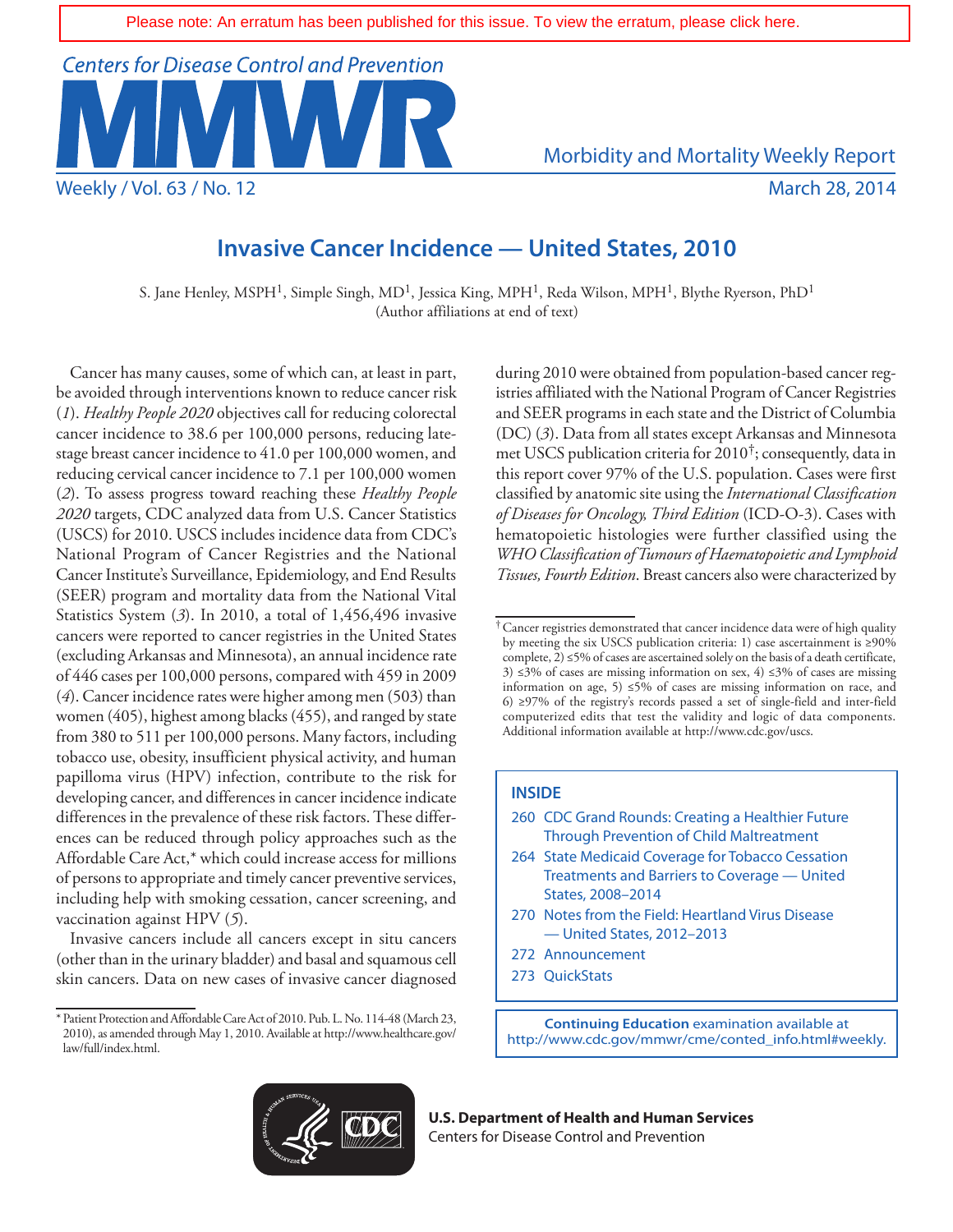stage at diagnosis using SEER Summary Stage 2000§; late-stage cancers include those diagnosed at a regional or distant stage.

Population denominators for incidence rates are race-specific, ethnicity-specific, and sex-specific county population estimates from the 2010 U.S. Census, as modified by SEER and aggregated to the state and national level.¶ Annual incidence rates per 100,000 population were age-adjusted by the direct method to the 2000 U.S. standard population.

In 2010, a total of 1,456,496 invasive cancers were diagnosed and reported to central cancer registries in the United States (excluding Arkansas and Minnesota), including 745,383 among males and 711,113 among females (Table). The ageadjusted annual incidence for all cancers was 446 per 100,000 population; 503 per 100,000 in males (compared with 524 in 2009) and 405 per 100,000 in females (compared with 414 in 2009). Among persons aged ≤19 years, 14,276 cancer cases were diagnosed in 2010 (Table). By age group, rates per 100,000 population in 2010 were 17.5 among persons aged ≤19 years, 152.3 among those aged 20–49 years, 804.8 among those aged 50–64 years,  $1,816.2$  among those aged 65–74 years, and 2,209.9 among those aged ≥75 years (Table).

By cancer site, rates were highest for cancers of the prostate (126.1 per 100,000 men), female breast (118.7 per 100,000 women), lung and bronchus (61.7 per 100,000 persons), and colon and rectum (40.4 per 100,000 persons) (Table). These four sites accounted for half of cancers diagnosed in 2010, including 196,038 prostate cancers, 206,966 female breast cancers, 201,144 lung and bronchus cancers, and 131,607 colon and rectum cancers. In 2010, the cervical cancer incidence rate was 7.5 per 100,000 women, representing 11,818 reported cancers.

In 2010, the top 10 cancer sites differed by sex and racial/ethnic group (Figure 1). Among men, prostate, lung, and colorectal cancers were the first, second, and third most common cancers in all racial/ethnic groups. Among women, breast cancer was the most common cancer among all racial/ethnic groups, followed by lung, colorectal, and uterine cancers in all racial/ethnic groups, except among Hispanic women, among whom colorectal cancer was more common than lung cancer, and Asian/Pacific Islander women, among whom the most common cancers were colorectal, lung, and thyroid (Figure 1). At 49.8 per 100,000 women, the incidence of late-stage breast cancer was highest among black women, compared with 22.8 for American Indian/Alaska Native women, 28.6 for Asian/ Pacific Islander women, 33.6 for Hispanic women, and 40.9 for white women.

By state in 2010, all-sites cancer incidence rates ranged from 380.4 to 510.7 per 100,000 persons (Figure 2). State sitespecific cancer incidence rates ranged from 90.6 to 187.0 per 100,000 men for prostate cancer, 106.3 to 142.9 per 100,000 women for female breast cancer, 26.8 to 97.3 per 100,000 persons for lung cancer, 31.5 to 51.3 per 100,000 persons for

The *MMWR* series of publications is published by the Center for Surveillance, Epidemiology, and Laboratory Services, Centers for Disease Control and Prevention (CDC), U.S. Department of Health and Human Services, Atlanta, GA 30333.

**Suggested citation:** [Author names; first three, then et al., if more than six.] [Report title]. MMWR 2014;63:[inclusive page numbers].

**Centers for Disease Control and Prevention** Thomas R. Frieden, MD, MPH, *Director* Harold W. Jaffe, MD, MA, *Associate Director for Science* Joanne Cono, MD, ScM, *Director, Office of Science Quality*  Chesley L. Richards, MD, MPH, *Deputy Director for Public Health Scientific Services* Michael F. Iademarco, MD, MPH, *Director, Center for Surveillance, Epidemiology, and Laboratory Services*

#### **MMWR Editorial and Production Staff (Weekly)**

John S. Moran, MD, MPH, *Acting Editor-in-Chief* Teresa F. Rutledge, *Managing Editor* Douglas W. Weatherwax, *Lead Technical Writer-Editor* Donald G. Meadows, MA, Jude C. Rutledge, *Writer-Editors* Martha F. Boyd, *Lead Visual Information Specialist*

Maureen A. Leahy, Julia C. Martinroe, Stephen R. Spriggs, Terraye M. Starr *Visual Information Specialists* Quang M. Doan, MBA, Phyllis H. King *Information Technology Specialists*

#### **MMWR Editorial Board**

William L. Roper, MD, MPH, Chapel Hill, NC, Chairman

Matthew L. Boulton, MD, MPH, Ann Arbor, MI Virginia A. Caine, MD, Indianapolis, IN Barbara A. Ellis, PhD, MS, Atlanta, GA Jonathan E. Fielding, MD, MPH, MBA, Los Angeles, CA David W. Fleming, MD, Seattle, WA William E. Halperin, MD, DrPH, MPH, Newark, NJ King K. Holmes, MD, PhD, Seattle, WA

Timothy F. Jones, MD, Nashville, TN Rima F. Khabbaz, MD, Atlanta, GA Dennis G. Maki, MD, Madison, WI Patricia Quinlisk, MD, MPH, Des Moines, IA Patrick L. Remington, MD, MPH, Madison, WI William Schaffner, MD, Nashville, TN

<sup>§</sup>Additional information available at<http://seer.cancer.gov/tools/ssm>. ¶Population estimates for 2010 incorporate bridged single-race estimates that

are derived from the original multiple race categories in the 2010 Census. Additional information available at<http://seer.cancer.gov/popdata/index.html> and <http://www.census.gov/popest/topics/methodology>.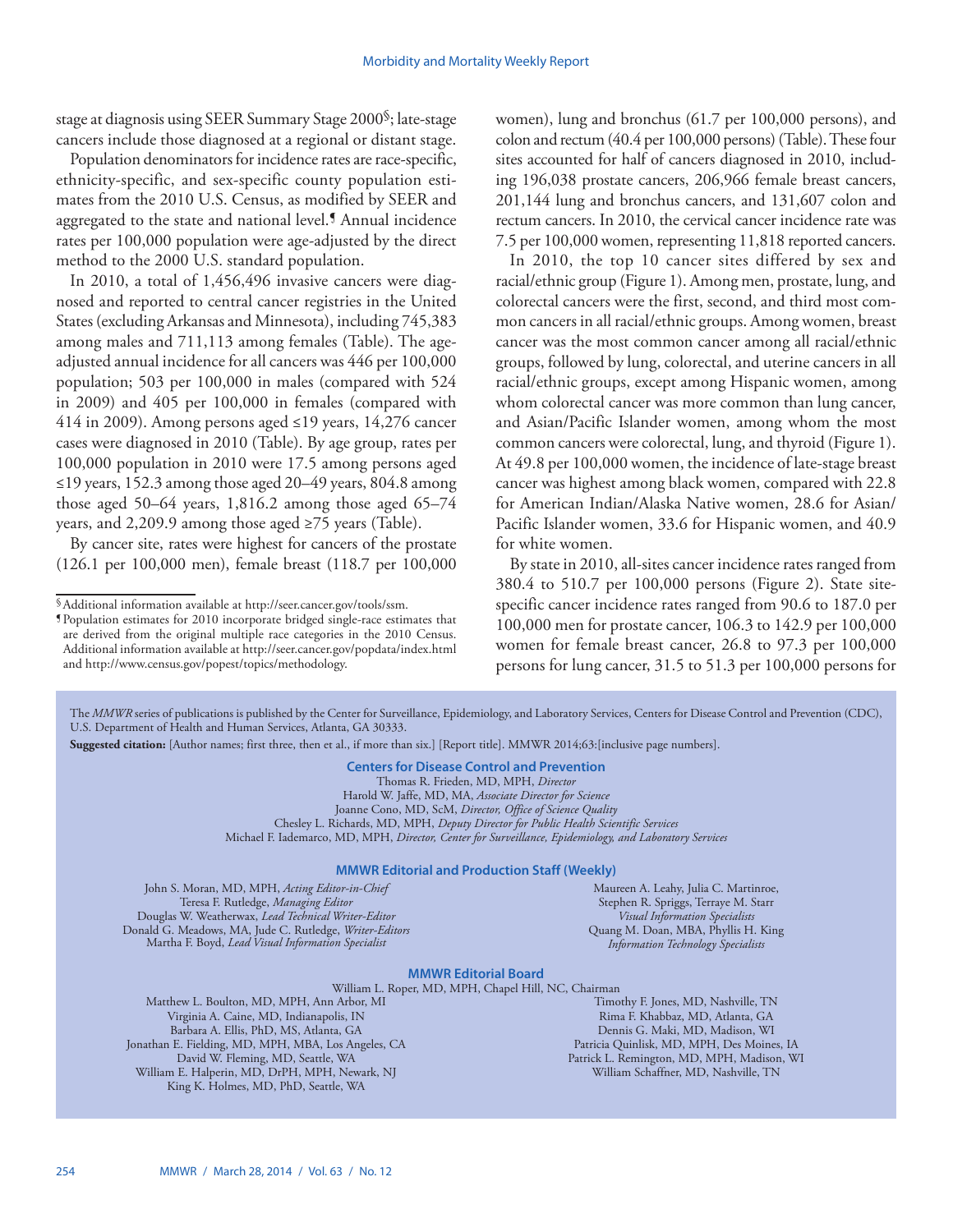|                               |           | Overall   |      |           | Men       |      |           | Women     |      |  |  |
|-------------------------------|-----------|-----------|------|-----------|-----------|------|-----------|-----------|------|--|--|
| Characteristic                | Rate      | No.       | (%)  | Rate      | No.       | (%)  | Rate      | No.       | (%)  |  |  |
| All cancers                   | 445.5     | 1,456,496 |      | 502.7     | 745,383   |      | 405.1     | 711,113   |      |  |  |
| Prostate                      | <b>NA</b> | 196,038   | (13) | 126.1     | 196,038   | (26) | <b>NA</b> | <b>NA</b> |      |  |  |
| Female breast                 | <b>NA</b> | 206,966   | (14) | <b>NA</b> | <b>NA</b> |      | 118.7     | 206,966   | (29) |  |  |
| Late-stage female breast      | <b>NA</b> | 71,691    |      | <b>NA</b> | <b>NA</b> |      | 41.7      | 71,691    |      |  |  |
| Lung and bronchus             | 61.7      | 201,144   | (14) | 74.1      | 107,164   | (14) | 52.4      | 93,980    | (13) |  |  |
| Colon and rectum              | 40.4      | 131,607   | (9)  | 46.4      | 67,700    | (9)  | 35.4      | 63,907    | (9)  |  |  |
| Cervix uteri                  | <b>NA</b> | 11,818    | (1)  | <b>NA</b> | <b>NA</b> |      | 7.5       | 11,818    | (2)  |  |  |
| Racial/Ethnic group           |           |           |      |           |           |      |           |           |      |  |  |
| White                         | 444.9     | 1,224,067 | (84) | 495.2     | 625,371   | (84) | 409.9     | 598,696   | (84) |  |  |
| <b>Black</b>                  | 454.6     | 157,085   | (11) | 553.2     | 80,638    | (11) | 388.8     | 76,447    | (11) |  |  |
| American Indian/Alaska Native | 270.3     | 7,361     | (1)  | 299.2     | 3,588     | (<1) | 251.9     | 3,773     | (1)  |  |  |
| Asian/Pacific Islander        | 289.2     | 41,541    | (3)  | 307.6     | 18,730    | (3)  | 279.7     | 22,811    | (3)  |  |  |
| Hispanic                      | 343.9     | 103,050   | (7)  | 390.4     | 50,281    | (7)  | 314.9     | 52,769    | (7)  |  |  |
| Age group (yrs)               |           |           |      |           |           |      |           |           |      |  |  |
| $\leq 19$                     | 17.5      | 14,276    | (1)  | 18.6      | 7,739     | (1)  | 16.4      | 6,537     | (1)  |  |  |
| $20 - 49$                     | 152.3     | 185,051   | (13) | 113.5     | 69,184    | (9)  | 190.6     | 115,867   | (16) |  |  |
| $50 - 64$                     | 804.8     | 474,859   | (33) | 874.3     | 251,046   | (34) | 740.6     | 223,813   | (31) |  |  |
| $65 - 74$                     | 1,816.2   | 382,519   | (26) | 2,234.1   | 218,334   | (29) | 1,455.0   | 164,185   | (23) |  |  |
| $\geq$ 75                     | 2,209.9   | 399,791   | (27) | 2,802.4   | 199,080   | (27) | 1,823.1   | 200,711   | (28) |  |  |

**TABLE. Number of invasive cancers\* and annual rate,† by sex, primary site, racial/ethnic group,§ and age group — National Program of Cancer Registries, and Surveillance, Epidemiology, and End Results program, United States,¶ 2010**

**Abbreviation:** NA = not applicable.

\* Excludes basal and squamous cell carcinomas of the skin except when these occur on the skin of the genital organs, and in situ cancers other than urinary bladder. † Per 100,000 persons, age-adjusted to the 2000 U.S. standard population.

 $§$  Racial categories are not mutually exclusive from Hispanic ethnicity. Rates are not presented for cases with unknown or other race.

¶ Compiled from cancer registries that meet the data quality criteria for all invasive cancer sites combined (covering approximately 97% of the U.S. population).

colorectal cancer, and 5.0 to 11.2 per 100,000 women for cervical cancer (Figure 2). *Healthy People 2020* targets were reached in 15 states (compared with seven in 2009) for incidence of colorectal cancer and in 24 states (compared with 19 in 2009) for incidence of cervical cancer.

#### **Discussion**

This report provides estimates of cancer incidence for 2010 in the United States and shows that *Healthy People 2020* targets were reached in 15 states for reduced colorectal cancer incidence and 24 states for reduced cervical cancer incidence. For the first time, lung cancer was the second most common cancer among Hispanic men, surpassing colorectal cancer, although it is too soon to determine whether this trend is likely to continue. Fewer cancers were reported to cancer registries in 2010 than in 2009 (*4*). Decreases in case counts might reflect actual changes in cancer incidence, changes in the detection of cancer resulting from variations in delivery or use of cancer screening tests, recent decreases in health care use (*6*) because some cancers are diagnosed incidentally, or a drop in the completeness of case ascertainment at the registry level. Ascertaining the specific reason is difficult, and CDC and the National Cancer Institute continue to monitor these trends.

Policy approaches can enhance evidence-based interventions to reach *Healthy People 2020* targets (*1,5*). For example, most cervical cancers could be prevented through HPV vaccination and effective screening (*7*). However, only 33% of girls aged 13–17 years received the recommended 3-dose HPV vaccine series in 2012; by increasing this to 80%, an estimated 53,000 cases of cervical cancer could be prevented over the lifetimes of girls aged ≤12 years.\*\* In 2010, 83% of women received recommended cervical cancer screening.†† Section 1001 of the Affordable Care Act removes the financial barriers to these and other preventive services by requiring nonexempted private health insurance plans to cover, with no deductibles or copayments, a collection of clinical preventive services. Those services include vaccinations recommended by the Advisory Committee on Immunization Practices and A-rated or B-rated clinical preventive services recommended by the U.S. Preventive Services Task Force, such as cancer screening and tobacco cessation counseling.§§ Administrative rules promulgated by the U.S. Department of Health and Human Services established requirements for similar preventive services coverage for enrollees in expanded state Medicaid plans.<sup>15</sup>

<sup>\*\*</sup> Information available at [http://www.cdc.gov/mmwr/preview/mmwrhtml/](http://www.cdc.gov/mmwr/preview/mmwrhtml/mm6234a1.htm)

[mm6234a1.htm](http://www.cdc.gov/mmwr/preview/mmwrhtml/mm6234a1.htm). †† Information available at [http://www.cdc.gov/mmwr/preview/mmwrhtml/](http://www.cdc.gov/mmwr/preview/mmwrhtml/mm6103a1.htm)

 $$$  Information available at [http://www.uspreventiveservicestaskforce.org/uspstf/](http://www.uspreventiveservicestaskforce.org/uspstf/uspsabrecs.htm) uspsabrecs.htm.

<sup>&</sup>lt;sup>99</sup> Medicaid and Children's Health Insurance Programs: essential health benefits in alternative benefit plans, eligibility notices, fair hearing and appeal processes, and premiums and cost sharing; exchanges: eligibility and enrollment, 78 Fed. Reg. 42,160, 42,307 (July 15, 2013) (amending 42 C.F.R. §440.360).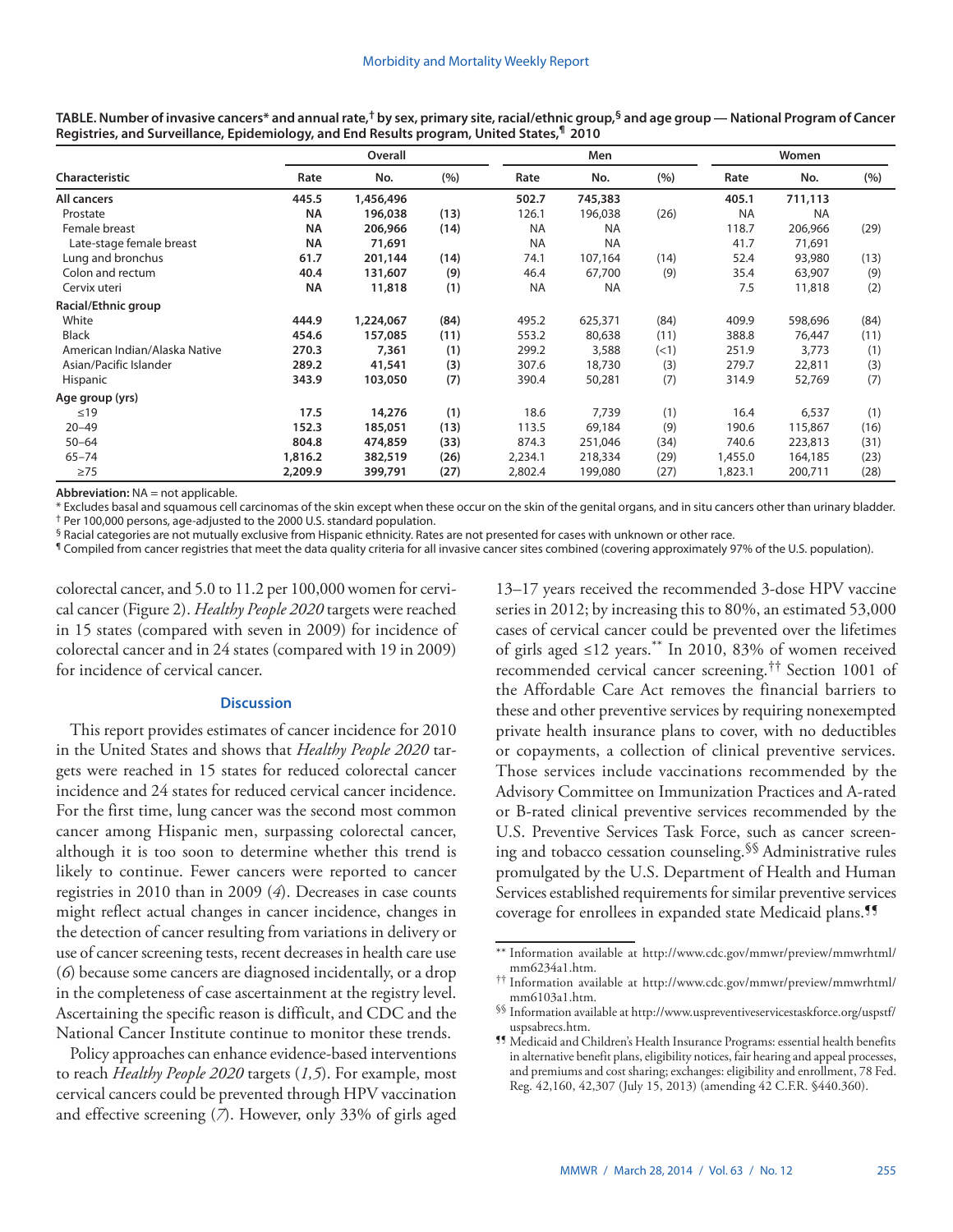

#### **FIGURE 1. Rate\* of invasive cancer for 10 primary sites with the highest rates within racial/ethnic groups,† by sex — National Program of Cancer Registries and Surveillance, Epidemiology, and End Results program, United States, 2010§**

**Abbreviation:** NOS = not otherwise specified.

\* Per 100,000 persons, age-adjusted to the 2000 U.S. standard population.

† Racial categories are not mutually exclusive from Hispanic ethnicity. Rates are not presented for cases with unknown or other race.

§ Compiled from cancer registries that meet the data quality criteria for all invasive cancer sites combined (covering approximately 97% of the U.S. population). Excludes basal and squamous cell carcinomas of the skin except when these occur on the skin of the genital organs, and in situ cancers other than urinary bladder.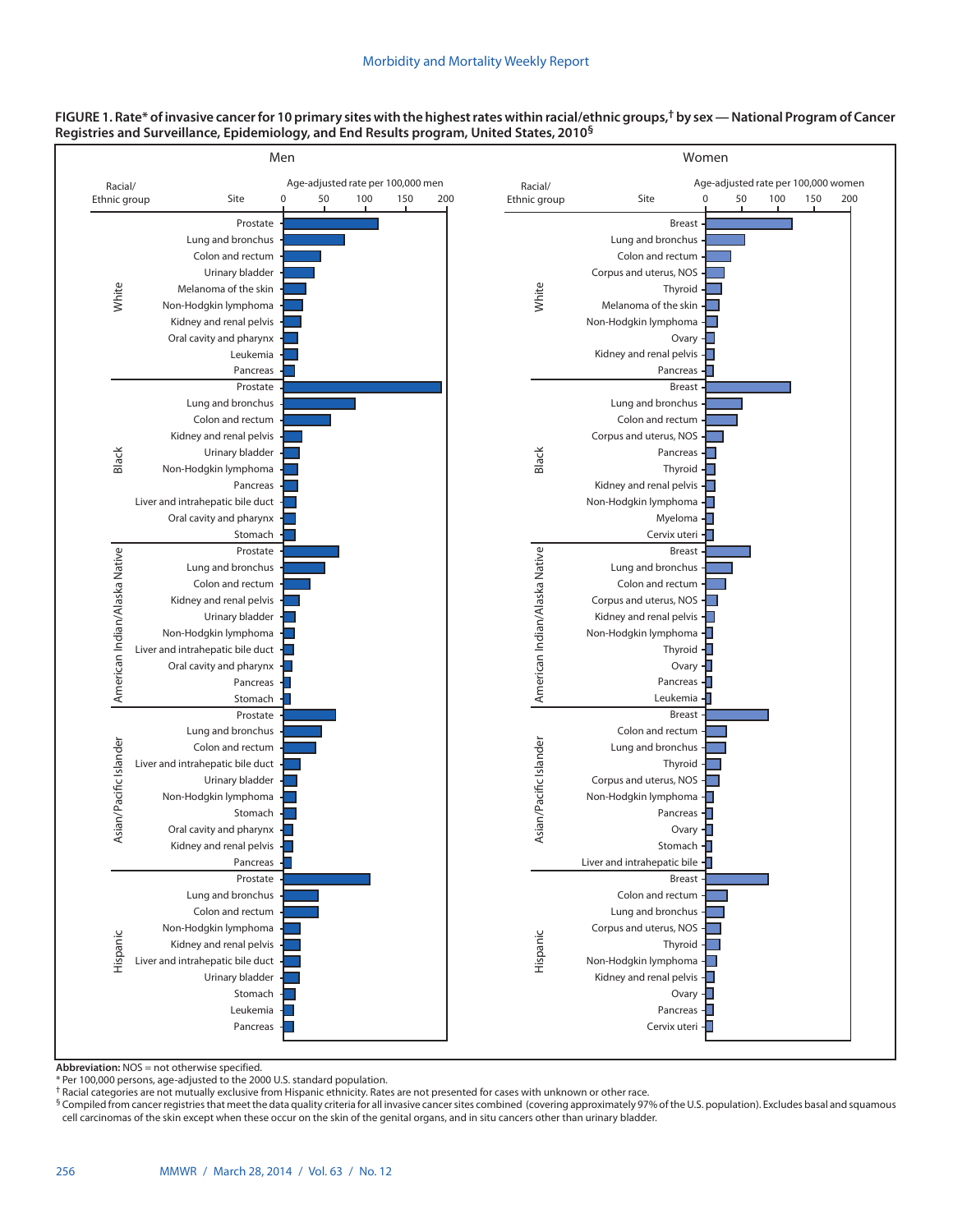

**FIGURE 2. Rate\* of invasive cancer, by primary cancer site — National Program of Cancer Registries and Surveillance, Epidemiology, and End Results program, United States, 2010**

\* Per 100,000 persons, age-adjusted to the 2000 U.S. standard population.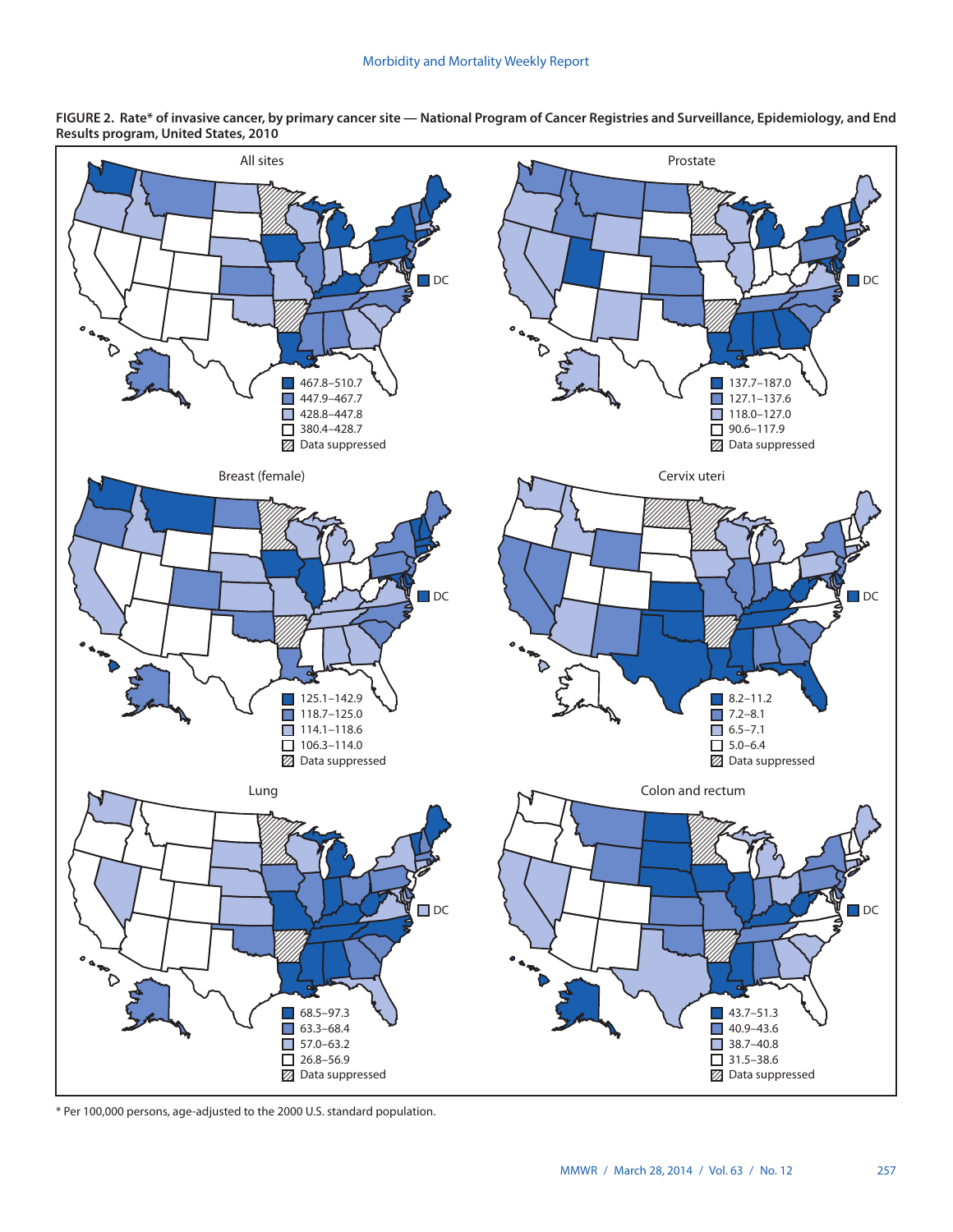#### What is already known on this topic?

In the United States in 2009, the incidence rate of invasive cancer was 524 per 100,000 among men and 414 among women. By state, all-sites cancer incidence rates ranged from 387 to 509 per 100,000 population. *Healthy People 2020* targets were reached in seven states for reduced incidence of colorectal cancer and in 19 states for reduced incidence of cervical cancer.

#### What is added by this report?

National cancer surveillance data indicate that 1,456,496 new cases of invasive cancer were diagnosed in the United States (excluding Arkansas and Minnesota) in 2010, an annual incidence rate of 503 cases per 100,000 among men and 405 among women, both lower than in 2009. As in 2009, cancer incidence rates were highest (455 per 100,000 persons) among black persons, largely reflecting higher rates of cancers of the prostate and female breast. By state, all-sites cancer incidence rates ranged from 380 to 511 per 100,000 population. *Healthy People 2020* targets were reached in 15 states for reduced incidence of colorectal cancer and in 24 states for reduced incidence of cervical cancer.

#### What are the implications for public health practice?

Differences in cancer incidence reflect differences in the prevalence of cancer risk factors. Evidence-based interventions to reduce these differences can be enhanced through policy approaches such as the Affordable Care Act of 2010, which could increase access for millions of persons to appropriate and timely cancer preventive services such as help with smoking cessation, cancer screening, and vaccination against the human papillomavirus.

CDC annually provides cancer surveillance data via several data release products, including USCS, CDC WONDER, State Cancer Profiles, and data from the National Center for Health Statistics (NCHS) Research Data Centers.\*\*\* These data can be useful in several ways.††† First, these data can guide the planning and evaluation of cancer prevention and control programs. The DC Cancer Registry, for example, found that the rate of colorectal cancer incidence was highest among residents in wards 7 and 8. In response, the DC Cancer Consortium and the DC Comprehensive Cancer Control Program funded a citywide program, focusing on those two wards, to provide free colorectal cancer screening tests to persons without health insurance. Second, these data can assist long-term planning for cancer diagnostic and treatment services. For example, a linkage of 13 cancer registries with the Scientific Registry of Transplant Recipients showed that organ transplant patients have a higher risk for cancer than the general population and might benefit from rigorous cancer screening during followup (*8*). Third, these data can help public health officials set priorities for allocating health resources. In Kentucky, for example, cancer registry data showed high and increasing rates of colorectal cancer incidence. In response, state and regional cancer control representatives aggressively promoted colorectal cancer screening; subsequently, screening rates increased from 35% in 1999 to 64% in 2008, and incidence rates decreased from 69 per 100,000 persons in 2001 to 56 in 2009 (*9*).

The findings in this report are subject to at least two limitations. First, analyses based on race and ethnicity might be biased if race and ethnicity were misclassified; ongoing efforts are made to ensure that this information is as accurate as possible.§§§ Second, delays in cancer reporting might result in an underestimate of certain cancers; reporting delays are more common for cancers such as melanoma that are diagnosed and treated in nonhospital settings such as physicians' offices (*10*).

National cancer surveillance data help public health officials monitor the cancer burden in the United States, identify populations with high cancer rates that might benefit most from targeted cancer prevention efforts, and track progress toward the national cancer objectives set forth in *Healthy People 2020*.

§§§ Additional information available at [http://www.cdc.gov/cancer/npcr/uscs/](http://www.cdc.gov/cancer/npcr/uscs/technical_notes/interpreting/race.htm) [technical\\_notes/interpreting/race.htm](http://www.cdc.gov/cancer/npcr/uscs/technical_notes/interpreting/race.htm).

#### **Acknowledgment**

State and regional cancer registry personnel.

- 1. Colditz GA, Wolin KY, Gehlert S. Applying what we know to accelerate cancer prevention. Sci Transl Med 2012;4:127rv4.
- 2. US Department of Health and Human Services. Healthy people 2020. Washington, DC: US Department of Health and Human Services; 2011. Available at [http://www.healthypeople.gov/2020/topicsobjectives2020/](http://www.healthypeople.gov/2020/topicsobjectives2020/default.aspx) [default.aspx](http://www.healthypeople.gov/2020/topicsobjectives2020/default.aspx).
- 3. US Cancer Statistics Working Group. United States cancer statistics: 1999–2010 incidence and mortality web-based report. Atlanta, GA: US Department of Health and Human Services, CDC and National Cancer Institute; 2013. Available at [http://www.cdc.gov/uscs.](http://www.cdc.gov/uscs)
- 4. CDC. Invasive cancer incidence—United States, 2009. MMWR 2013; 62:113–8.
- 5. Frieden TR. Government's role in protecting health and safety. N Engl J Med 2013; 368:1857–9.
- 6. Mortensen K, Chen J. The Great Recession and racial and ethnic disparities in health services use. JAMA Int Med 2013;173:315–7.
- 7. Watson M, Saraiya M, Benard V, et al. Burden of cervical cancer in the United States, 1998–2003. Cancer 2008;113(10 Suppl):2855–64.

<sup>\*\*\*</sup> Additional information available at [http://www.cdc.gov/cancer/npcr/](http://www.cdc.gov/cancer/npcr/datarelease.htm) [datarelease.htm,](http://www.cdc.gov/cancer/npcr/datarelease.htm) [http://wonder.cdc.gov,](http://wonder.cdc.gov) [http://www.statecancerprofiles.](http://www.statecancerprofiles.cancer.gov/incidencerates/index.php) [cancer.gov/incidencerates/index.php,](http://www.statecancerprofiles.cancer.gov/incidencerates/index.php) and [http://www.cdc.gov/rdc/](http://www.cdc.gov/rdc/b1datatype/dt131.htm)

[b1datatype/dt131.htm.](http://www.cdc.gov/rdc/b1datatype/dt131.htm) ††† Additional information available at [http://www.cdc.gov/cancer/npcr/value/](http://www.cdc.gov/cancer/npcr/value/index.htm) [index.htm](http://www.cdc.gov/cancer/npcr/value/index.htm).

<sup>1</sup>Division of Cancer Prevention and Control, National Center for Chronic Disease Prevention and Health Promotion, CDC (Corresponding author: S. Jane Henley, [shenley@cdc.gov,](mailto:shenley@cdc.gov) 770-488-4157)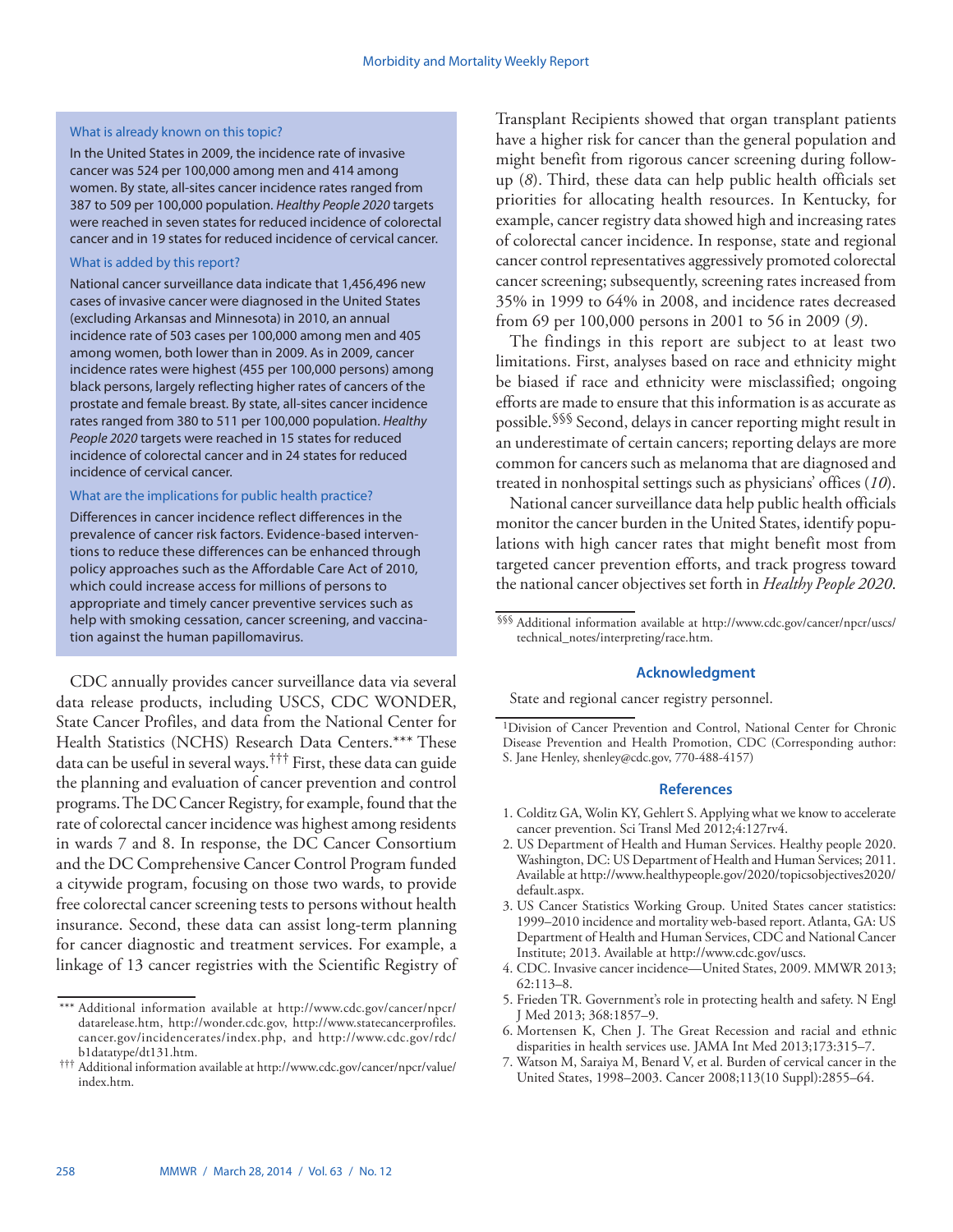- 8. Engels EA, Pfeiffer RM, Fraumeni JF Jr, et al. Spectrum of cancer risk among US solid organ transplant recipients. JAMA 2011;306:1891–901.
- 9. Kentucky Cancer Consortium. A KCC snapshot of colon cancer. Lexington, KY: Kentucky Cancer Consortium; 2012. Available at [http://](http://www.kycancerc.org/canceractionplan/Colon-fact-sheet.pdf) [www.kycancerc.org/canceractionplan/Colon-fact-sheet.pdf.](http://www.kycancerc.org/canceractionplan/Colon-fact-sheet.pdf)
- 10. Clegg LX, Feuer EJ, Midthune DN, et al. Impact of reporting delay and reporting error on cancer incidence rates and trends. J Natl Cancer Inst 2002;94:1537–45.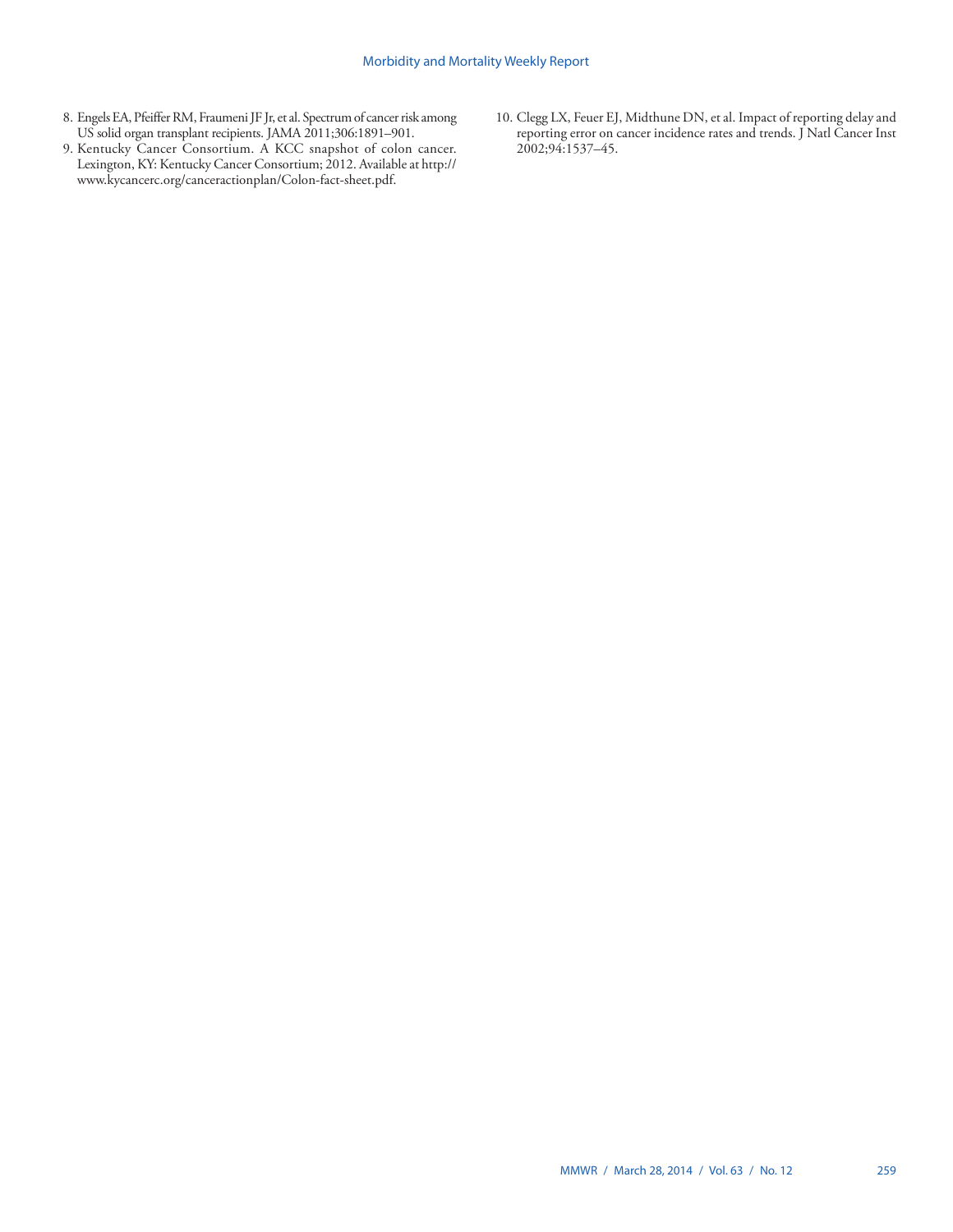# **CDC Grand Rounds: Creating a Healthier Future Through Prevention of Child Maltreatment**

<span id="page-7-0"></span>Janet Saul, PhD<sup>1</sup>, Linda A. Valle, PhD<sup>1</sup>, James A. Mercy, PhD<sup>1</sup>, Shairi Turner<sup>2</sup>, MD, Rachel Kaufmann, PhD<sup>3</sup>, Tanja Popovic, MD, PhD<sup>4</sup> (Author affiliations at end of text)

Child maltreatment is abuse or neglect of a child by a parent or other caregiver that results in potential or actual harm or threats of harm to a child (*1*). Maltreatment encompasses both acts of commission (abuse) and omission (neglect). Child maltreatment is divided into four types: 1) physical abuse (e.g., hitting, kicking, shaking, or burning); 2) sexual abuse (e.g., rape or fondling); 3) psychological abuse (e.g., terrorizing or belittling); and 4) neglect, which involves the failure to meet a child's basic physical, emotional, or educational needs (e.g., not providing nutrition, shelter, or medical or mental health care) or the failure to supervise the child in a way that ensures safety (e.g., not taking reasonable steps to prevent injury) (*1*). In 2012, a total of 1,593 children were reported to have died as a result of maltreatment in the United States (*2*). Also in 2012, state child protective service (CPS) agencies received an estimated 3.4 million reports of alleged maltreatment, involving an estimated 6.3 million children. Following the CPS investigation or other response, nearly 700,000 children were confirmed as having been maltreated (*2*). However, many cases are never reported to authorities; the actual scope of child maltreatment is greater (*3*). For example, data from a nationally representative survey in 2011 of children and adult caregivers (usually parents) suggest that 13.8% of children are maltreated each year and 25.6% experienced maltreatment at some point during childhood (*4*).

Although self-reports suggest that the risk for experiencing any type of maltreatment increases with age (*4*), children aged <3 years are at greatest risk for severe injuries; approximately 70% of documented child maltreatment deaths occur in this age group (*2*). Children with special needs, such as chronic illness or disabilities that increase caregiver burden, also appear to be at greater risk for maltreatment (*5*). Caregiver factors that make maltreatment more likely include stress, inadequate parenting knowledge and skills, and factors that

*This is another in a series of occasional* MMWR *reports titled CDC Grand Rounds. These reports are based on grand rounds presentations at CDC on high-profile issues in public health science, practice, and policy. Information about CDC Grand Rounds is available at [http://www.cdc.gov/about/grand-rounds.](http://www.cdc.gov/about/grand-rounds)* 

impair judgment, such as substance abuse or depression (*6*). Family factors include those that produce or exacerbate stress, such as poverty or unemployment, or isolation from support (*6*). Similarly, predisposing community factors include elevated levels of violence, housing instability, poverty, all factors that undermine safety and stability (*7–8*).

Child maltreatment results in immediate physical or emotional harm or threat of harm to a child. However, it also affects health across the lifespan by contributing to social, emotional, and cognitive impairments that, in turn, can lead to health risk behaviors and then to disease, injury, disability, and ultimately to early death (Figure). The Adverse Childhood Experiences study of more than 17,000 adult members of the Kaiser Permanente health maintenance organization demonstrated that the number of adverse childhood experiences (defined as physical, sexual, and emotional abuse; emotional and physical neglect; and caregiver risk factors of substance abuse, mental illness, separation or divorce, incarceration, or violent treatment of the mother) is correlated with an increased likelihood of a range of negative outcomes later in life, such as depression, suicide attempts, alcohol and illicit drug abuse, smoking, unintended pregnancies, fetal death, sexually transmitted diseases, obesity, cancer, diabetes, ischemic heart disease (*9–10*), and premature death (*11*).

CDC has estimated that the total lifetime economic cost of new child maltreatment cases in the United States in 2008 was approximately \$124 billion (*12*). Of this amount, 69.2% was attributed to lost productivity over the lifetimes of the children, 20.2% was attributed to health-care costs, 3.7% to special education costs, 3.6% to child welfare costs, and 3.2% to criminal justice costs.

### **Prevention Challenges and Approaches**

There are important gaps in child maltreatment prevention efforts. The first involves the crucial need for ongoing, systematically collected data that are reliable and accurately reflect the true magnitude and nature of this problem. The major existing child maltreatment surveillance system (National Child Abuse and Neglect Data System [*2*]) only includes cases coming to the attention of CPS agencies; it thus understates the actual incidence of child maltreatment (*3*), which suggests that the consequences and cost of child maltreatment are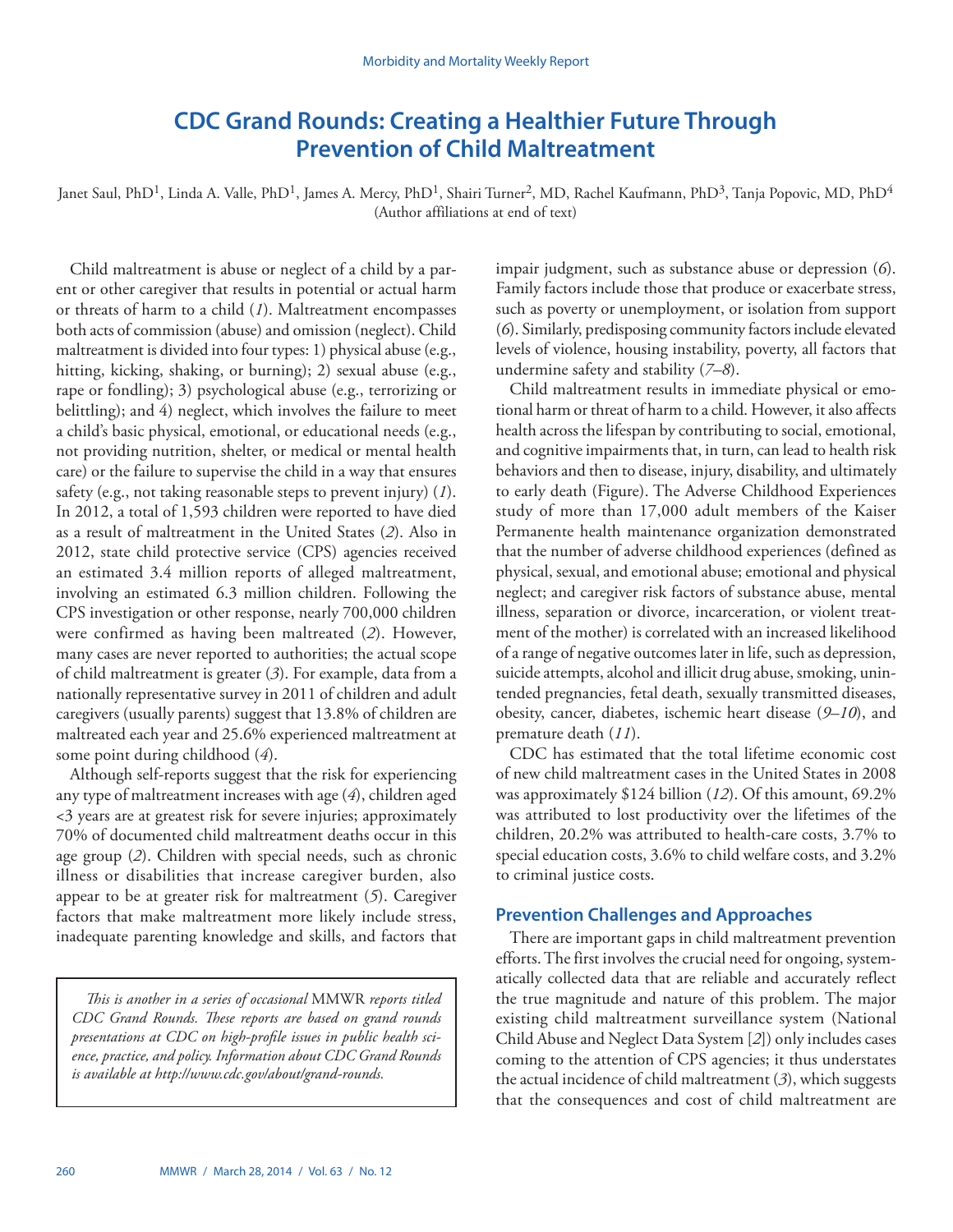underestimated and underappreciated. Surveillance methods are needed that are less dependent on cases coming to the attention of child welfare authorities. Promising approaches for gathering data on child maltreatment include conducting regular, on-going surveys with children and parents and making better use of hospital emergency department discharge codes indicating child maltreatment, child fatality review data, and National Violent Death Reporting System data.

Second, since the 1970s, when child maltreatment became more broadly recognized, societal systems for addressing child maltreatment have been primarily reactive, focusing more on reporting cases, CPS responses, immediate treatment of injuries, and addressing longer-term mental and physical outcomes rather than preventive services. There is a growing evidence base for the effectiveness of strategies to prevent child maltreatment (*13*). Although addressing the needs of families who have already experienced child maltreatment remains essential, primary prevention of the initial occurrence should receive at least as much emphasis as responses to maltreatment. This would require full engagement of public health and other systems that have the ability to evaluate and implement prevention strategies.

Another important gap is addressing the social context in which child maltreatment occurs. Existing evidence supports strategies that teach and support positive parenting behaviors (*13*), and efforts are needed to facilitate the widespread adoption and quality implementation of these promising strategies. However, approaches that focus on modifying individual-level and family-level factors (e.g., parenting skills) do not always take into account that both child maltreatment and safe, stable, and nurturing relationships (SSNRs) emerge from and are sustained within social contexts. Various studies have found that social determinants such as neighborhood poverty, housing stress (i.e., instability or vacant housing), and unemployment are associated with child maltreatment (*8*). Policies and other interventions that have the potential to change the social context in which families function might increase caregivers' ability to provide SSNRs, and ultimately decrease child maltreatment at the broader population level. Identification, development, and promotion of such interventions will require the efforts of persons in many sectors (e.g., public health, housing, community development, education, and policy).

Commitment to a rigorous science base is critical and demands that development and implementation of programs to promote SSNRs are based on reliable data and sound evidence of effectiveness. When a strong evidence base does not exist, policies could require that publicly funded programs be rigorously evaluated to establish their short-term and long-term outcomes, benefits versus costs, and levels of implementation.

#### **FIGURE. Potential influences of child maltreatment throughout the lifespan**



**Adapted from:** Felitti VJ, Anda RF, Nordenberg D, et al. Relationship of childhood abuse and household dysfunction to many of the leading causes of death in adults: the Adverse Childhood Experiences (ACE) Study. Am J Prev Med 1998;14:245–58.

## **The Role of Public Health in Preventing Child Maltreatment**

As a national public health agency, CDC supports surveillance, research, and programmatic activities aimed at preventing child maltreatment.\* For example, CDC worked with child maltreatment professionals, specialists in head trauma caused by abuse, and state health department representatives to develop uniform definitions and methods for using hospital discharge data to monitor head trauma caused by abuse. CDC also developed uniform definitions for child maltreatment and recommended data elements for surveillance to better gauge the scope of the problem, identify groups at high risk, and monitor the effects of prevention programs.

Other CDC efforts are geared toward implementing effective approaches to prevent child maltreatment. For example, in collaboration with not-for-profit partners, CDC is funding two demonstration sites of Triple P (Positive Parenting Program), a system of interventions in which training and support are delivered to meet differing levels of families' needs. Triple P targets an entire community through media messages, brief consultations with families in primary care and other settings, and more intensive services and counseling to families experiencing problems in parenting or child behavior. Preliminary evidence indicates that Triple P can prevent child maltreatment (*14*) and is cost beneficial (*15*). These demonstrations will inform implementation of the Triple P system in communities.

<sup>\*</sup>Additional information available at [http://www.cdc.gov/violenceprevention/](http://www.cdc.gov/violenceprevention/childmaltreatment/index.html) [childmaltreatment/index.html](http://www.cdc.gov/violenceprevention/childmaltreatment/index.html).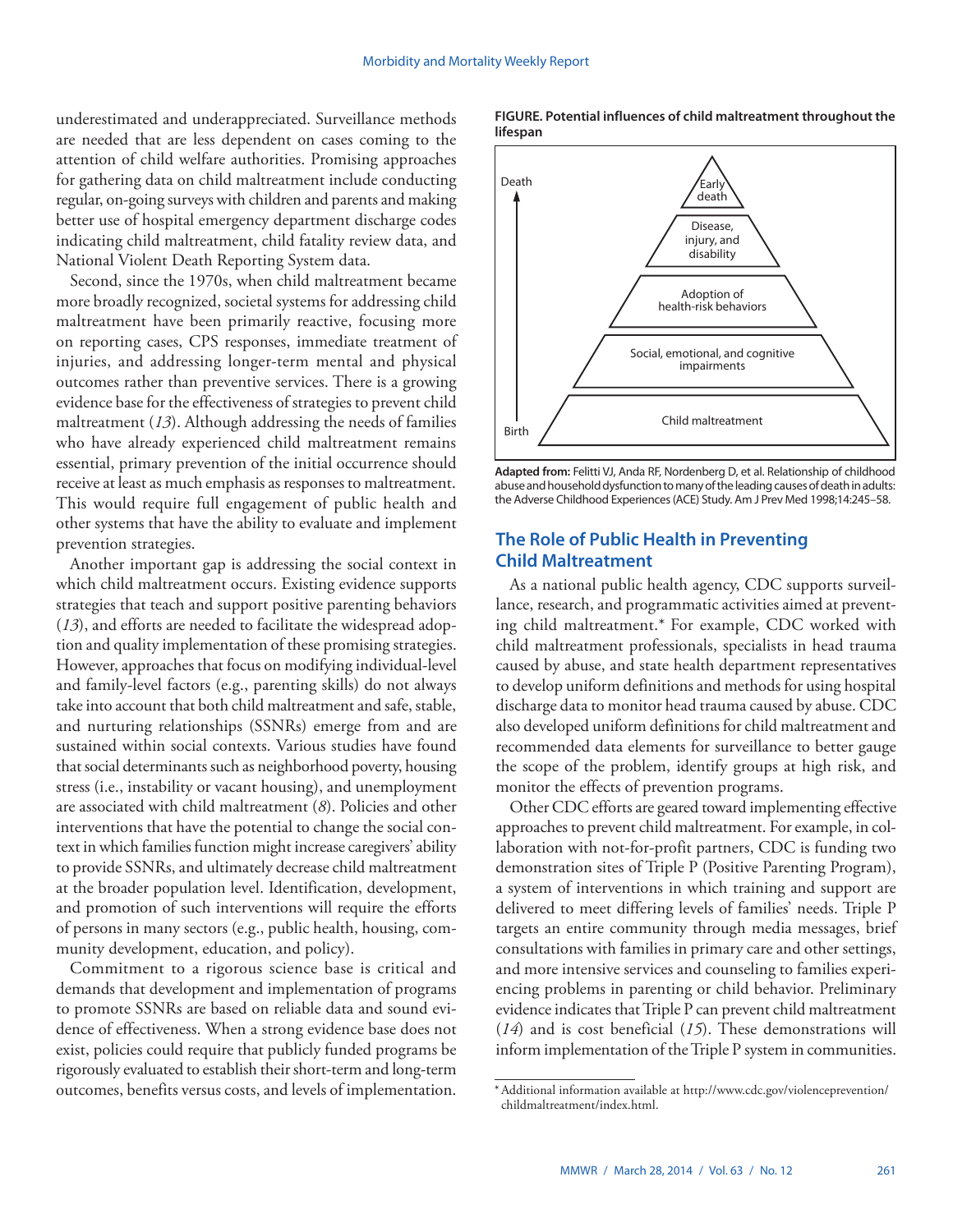CDC also provides consultation to the Health Resources and Services Administration and Administration for Children and Families on the Maternal, Infant, and Early Childhood Home Visitation Program.† Home visitation involves trained practitioners visiting parents in their homes to provide education and support on child development, child care, and parenting skills. The Task Force for Community Preventive Services has stated that home visitation programs can be both effective and cost-beneficial (*16*). CDC also developed Essentials for Childhood*,* § which proposes community strategies for promoting healthy relationships and environments for children.

## **The State Public Health Agency's Role in Prevention**

Although a public health role in child maltreatment prevention at the state level is not yet well established, progress is being made. CDC, in partnership with a not-for-profit partner, invested in the Public Health Leadership for Child Maltreatment Prevention Initiative, which worked to raise awareness about child maltreatment as a preventable public health issue and to identify ways to support, improve, and expand child maltreatment prevention efforts in state health departments.<sup>9</sup>

One example of state-level work on child maltreatment is in Florida, where the 2007 passage of the Florida Child Abuse Prevention and Permanency Plan legislated the development of a statewide plan on prevention and permanent placement of abused and neglected children, as well as establishment of the multiagency Children and Youth Cabinet that included representation from the leadership of the Department of Health, the Department of Children and Families, the Department of Education, the Department of Juvenile Justice, representatives of child advocacy groups, and other stakeholders. The statewide plan called for integrating support for five protective factors into state systems that serve both parents and children.\*\* These factors are 1) nurturing and attachment, 2) knowledge about parenting and child development, 3) parental resilience, 4) social connections, and 5) concrete support for parents. These principles also are used within the statewide Healthy Start Program, the Teen Parent Program, and other programs for children and parents. In addition, the state Early Periodic Screening, Detection, and Treatment Program includes

information on child maltreatment prevention in the literature it provides to families and health-care providers.

Florida's Department of Health also works with the Department of Children and Families to provide traditional child protection services, including the investigation of suspected cases of abuse and neglect; medical, psychological, and psychosocial evaluations; forensic and specialized interviews; and training for family members and professionals. Finally, the Department of Health houses the Child Abuse Death Review Committee that reviews all cases of children who died as a result of verified maltreatment. The committee works to identify rectifiable deficiencies in the services provided to these children and their families by public and private agencies.

### **Conclusion**

Child maltreatment is an avoidable tragedy and a preventable public health problem. In addition to the toll on individual children, it has profound negative implications for the entire society. Essential strategies for addressing child maltreatment and ensuring the public's health include prevention of child maltreatment before it occurs and promotion of children's healthy development, as well as approaches to ameliorate the effects of child maltreatment. There are evidence-based interventions to prevent child maltreatment, including ones such as home visitation that are within the traditional purview of public health. Working with the public and other agencies, such as those responsible for child welfare, criminal justice, and education, the public health community can be instrumental in developing and disseminating the evidence base for both individual and population-based prevention strategies. Only this coordinated effort can ensure that children never experience child maltreatment but rather have safe, stable, and nurturing relationships during their critical periods of development.

<sup>†</sup> Additional information available at [http://mchb.hrsa.gov/programs/](http://mchb.hrsa.gov/programs/homevisiting/index.html)

[homevisiting/index.html](http://mchb.hrsa.gov/programs/homevisiting/index.html). § Additional information available at [http://www.cdc.gov/violenceprevention/](http://www.cdc.gov/violenceprevention/childmaltreatment/essentials/index.html)

<sup>&</sup>lt;sup>1</sup> Additional information available at [http://www.vetoviolence.org/](http://www.vetoviolence.org/childmaltreatment/phl) [childmaltreatment/phl](http://www.vetoviolence.org/childmaltreatment/phl).

<sup>\*\*</sup> Additional information available at [http://www.flgov.com/wp-content/](http://www.flgov.com/wp-content/uploads/childadvocacy/section_1_introduction_june_2012_final.pdf) [uploads/childadvocacy/section\\_1\\_introduction\\_june\\_2012\\_final.pdf.](http://www.flgov.com/wp-content/uploads/childadvocacy/section_1_introduction_june_2012_final.pdf)

<sup>&</sup>lt;sup>1</sup>Division of Violence Prevention, National Center for Injury Prevention and Control, CDC; <sup>2</sup>Florida Department of Health; <sup>3</sup>Center for Surveillance, Epidemiology, and Laboratory Services, CDC; 4Office of the Director, CDC (Corresponding author: Linda Anne Valle, [lvalle@cdc.gov](mailto:lvalle@cdc.gov), CDC, 770-488-4297)

<sup>1.</sup> Leeb RT, Paulozzi L, Melanson C, Simon T, Arias I. Child maltreatment surveillance: uniform definitions for public health and recommended data elements, version 1.0. Atlanta, GA: US Department of Health and Human Services, CDC; 2008. Available at [http://www.cdc.gov/](http://www.cdc.gov/violenceprevention/pdf/cm_surveillance-a.pdf) [violenceprevention/pdf/cm\\_surveillance-a.pdf.](http://www.cdc.gov/violenceprevention/pdf/cm_surveillance-a.pdf)

<sup>2.</sup> Administration on Children, Youth, and Families, Children's Bureau. Child maltreatment 2012. Washington, DC: US Department of Health and Human Services, Administration for Children and Families; 2013. Available at [http://www.acf.hhs.gov/programs/cb/resource/](http://www.acf.hhs.gov/programs/cb/resource/child-maltreatment-2012) [child-maltreatment-2012](http://www.acf.hhs.gov/programs/cb/resource/child-maltreatment-2012).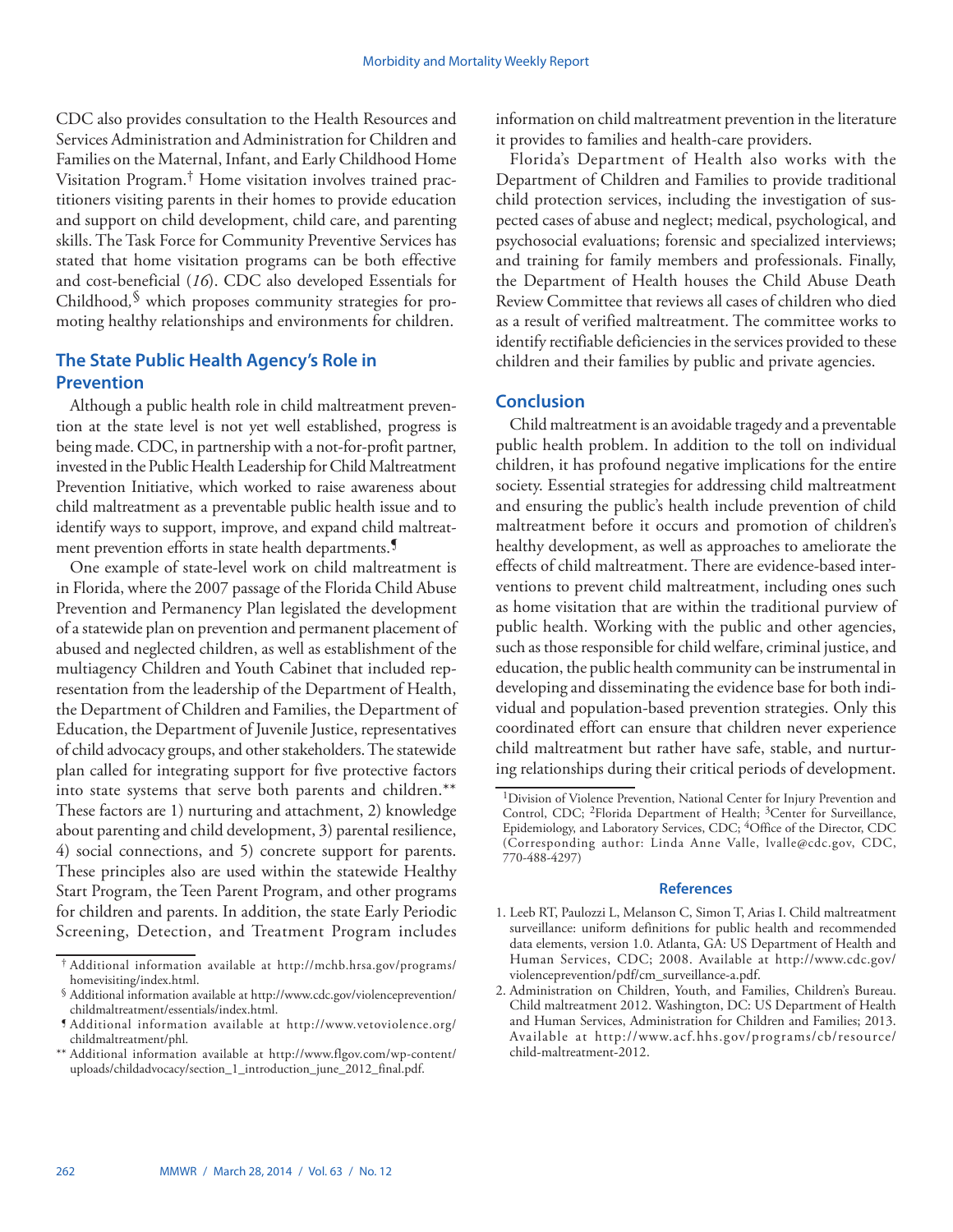- 3. Sedlak AJ, Mettenburg J, Basena M, et al. Fourth national incidence study of child abuse and neglect (NIS-4): report to Congress. Washington, DC: US Department of Health and Human Services, Administration for Children and Families; 2010. Available from [http://](http://www.acf.hhs.gov/programs/opre/abuse_neglect/natl_incid/index.html) [www.acf.hhs.gov/programs/opre/abuse\\_neglect/natl\\_incid/index.html](http://www.acf.hhs.gov/programs/opre/abuse_neglect/natl_incid/index.html).
- 4. Finkelhor D, Turner HA, Shattuck A, Hamby SL. Violence, crime, and abuse exposure in a national sample of children and youth. JAMA Pediatr 2013;167:614–21.
- 5. Algood CL, Hong JS, Gourdine RM, Williams AB. Maltreatment of children with developmental disabilities: an ecological systems analysis. Child Youth Serv Rev 2011;33:1142–8.
- 6. Stith SM, Liu TL, Davies LC, et al. Risk factors in child maltreatment: a meta-analytic review of the literature. Aggress Violent Behav 2009; 14:13–29.
- 7. Coulton CJ, Crampton DS, Irwin M, Spilsbury JC, Korbin JE. How neighborhoods influence child maltreatment: a review of the literature and alternative pathways. Child Abuse Negl 2007;31:1117–42.
- 8. Freisthler B, Merritt DH, LaScala EA. Understanding the ecology of child maltreatment: a review of the literature and directions for future research. Child Maltreat 2006;11:263–80.
- 9. Middlebrooks JS, Audage NC. The effects of childhood stress on health across the lifespan. Atlanta, GA: US Department of Health and Human Services, CDC; 2008. Available at [http://www.cdc.gov/ncipc/pub-res/](http://www.cdc.gov/ncipc/pub-res/pdf/childhood_stress.pdf) [pdf/childhood\\_stress.pdf.](http://www.cdc.gov/ncipc/pub-res/pdf/childhood_stress.pdf)
- 10. Felitti VJ, Anda RF, Nordenberg D, et al. Relationship of childhood abuse and household dysfunction to many of the leading causes of death in adults: the Adverse Childhood Experiences (ACE) Study. Am J Prev Med 1998;14:245–58.
- 11. Brown DW, Anda RF, Tiemeier H, et al. Adverse childhood experiences and the risk of premature mortality. Am J Prev Med 2009;37:389–96.
- 12. Fang X, Brown D, Florence C, Mercy J. The economic burden of child maltreatment in the United States and implications for prevention. Child Abuse Negl 2012;36:156–65.
- 13. MacMillan HL, Wathan CN, Barlow J, Fergusson DM, Leventhal JM, Tausig HN. Interventions to prevent child maltreatment and associated impairment. Lancet 2009;373:250–66.
- 14. Prinz RJ, Sanders MR, Shapiro CJ, Whitaker DJ, Lutzker JR. Populationbased prevention of child maltreatment: the U.S. Triple P system population trial. Prev Sci 2009;10:1–12.
- 15. Foster EM, Prinz RJ, Sanders MR, Shapiro CJ. The costs of a public health infrastructure for delivering parenting and family support. Child Youth Serv Rev 2008;30:493–501.
- 16. Task Force on Community Preventive Services. Recommendations to reduce violence through early childhood home visitation, therapeutic foster care, and firearms laws. Am J Prev Med 2005;28(2 Suppl 1):6–10.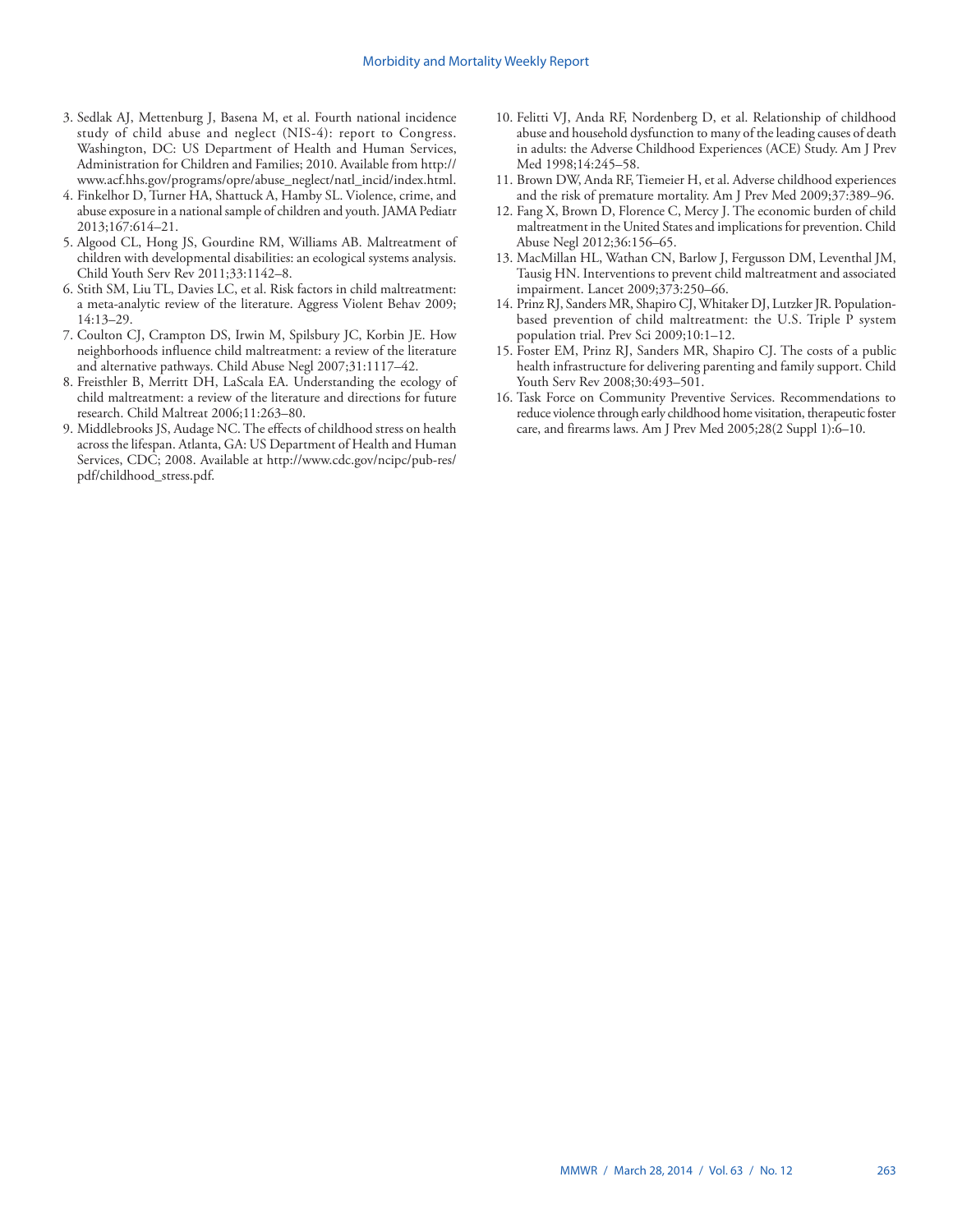# <span id="page-11-0"></span>**State Medicaid Coverage for Tobacco Cessation Treatments and Barriers to Coverage — United States, 2008–2014**

Jennifer Singleterry, MA<sup>1</sup>, Zach Jump, MA<sup>1</sup>, Elizabeth Lancet, MPH<sup>1</sup>, Stephen Babb, MPH<sup>2</sup>, Allison MacNeil, MPH<sup>2</sup>, Lei Zhang, PhD<sup>2</sup> (Author affiliations at end of text)

Medicaid enrollees have a higher smoking prevalence than the general population (30.1% of adult Medicaid enrollees aged <65 years smoke, compared with 18.1% of U.S. adults of all ages), and smoking-related disease is a major contributor to increasing Medicaid costs (*1,2*). Evidence-based cessation treatments exist, including individual, group, and telephone counseling and seven Food and Drug Administration (FDA)–approved medications (*3*). A *Healthy People 2020* objective (TU-8) calls for all state Medicaid programs to adopt comprehensive coverage of these treatments.\* However, most states do not provide such coverage (*4*). To monitor trends in state Medicaid cessation coverage, the American Lung Association† collected data on coverage of all evidence-based cessation treatments except telephone counseling§ by state Medicaid programs (for a total of nine treatments), as well as data on barriers to accessing these treatments (such as charging copayments or limiting the number of covered quit attempts) from December 31, 2008, to January 31, 2014. As of 2014, all 50 states and the District of Columbia cover some cessation treatments for at least some Medicaid enrollees, but only seven states cover all nine treatments for all enrollees. Common barriers in 2014 include duration limits (40 states for at least some populations or plans), annual limits  $(37 \text{ states})$ , prior authorization requirements (36 states), and copayments (35 states). Comparing 2008 with 2014, 33 states added treatments to coverage, and 22 states removed treatments from coverage; [26 states](http://www.cdc.gov/mmwr/preview/mmwrhtml/mm6329a7.htm?s_cid=mm6329a7_w) removed barriers to accessing treatments, and 29 states added new barriers.¶ The evidence from previous analyses

suggests that states could reduce smoking-related morbidity and health-care costs among Medicaid enrollees by providing Medicaid coverage for all evidence-based cessation treatments, removing all barriers to accessing these treatments, promoting the coverage, and monitoring its use (*3,5–8*).

To assess state Medicaid tobacco cessation coverage, the American Lung Association compiled data through internet searches of websites and documents. Data sources included Medicaid member websites and handbooks, Medicaid provider websites and handbooks, Medicaid policy manuals, and relevant regulations and legislation. Searches were conducted using search functions on Medicaid and other relevant statesponsored websites and the Google search engine. Researchers searched for mentions of the nine cessation treatments considered in this study. These data were then confirmed through consultations with staff of state Medicaid agencies, staff of state health departments, or other knowledgeable state government personnel. These consultations were also used to supply missing information and reconcile discrepancies. The information on state Medicaid cessation coverage compiled by the American Lung Association has been added to the CDC State Activities Tracking and Evaluation (STATE) System,\*\* a database that contains tobacco-related epidemiologic and economic data and information on state tobacco-related legislation. Although CDC has previously reported data on state Medicaid cessation coverage (*4*), this is the first time that CDC is reporting information on related barriers.

Comparing 2008 with 2014, 41 states made changes to the treatments they covered for at least some plans or populations, with 19 states adding treatments to coverage without removing any treatments from coverage, eight states removing treatments from coverage without adding any treatments to coverage, and 14 states both adding and removing treatments (Table 1). The treatments most commonly added were individual counseling and the nicotine lozenge; the treatments most commonly dropped were group counseling and the nicotine nasal spray. During this same period, 38 states made changes to barriers to accessing one or more treatments for at least some plans or

<sup>\*</sup>Additional information available at [http://www.healthypeople.gov/2020/](http://www.healthypeople.gov/2020/topicsobjectives2020/objectiveslist.aspx?topicid=41) [topicsobjectives2020/objectiveslist.aspx?topicid=41.](http://www.healthypeople.gov/2020/topicsobjectives2020/objectiveslist.aspx?topicid=41) †The tobacco use focus area of *Healthy People 2020* recently changed *Healthy People* 

*<sup>2020</sup>* objective TU-8 to make the American Lung Association (as reported in the STATE System online database) its data source for state Medicaid cessation coverage. CDC had previously used the Center for Health and Public Policy Studies at the University of California, Berkeley as its source for these data. The designated data source for objective TU-8 is being updated to reflect this change.

<sup>§</sup>This report assesses state Medicaid coverage of individual counseling, group counseling, and the seven FDA-approved cessation medications. Telephone counseling is available free to callers to state quitlines (including Medicaid enrollees) in all 50 states and the District of Columbia through the national quitline portal 1-800-QUIT-NOW, and therefore is not captured by this report. In June 2011, the Centers for Medicare and Medicaid Services announced that it would offer a 50% federal administrative match to state Medicaid programs for the cost of state quitline counseling provided to Medicaid enrollees.

<sup>¶</sup>These changes in coverage and barriers were made for at least some plans or populations. Some states made both positive and negative changes to coverage or barriers during the study period. These states are included in both categories.

<sup>\*\*</sup> Additional information available at [http://www.cdc.gov/tobacco/statesystem.](http://www.cdc.gov/tobacco/statesystem) Because of slightly different coding rules and categories, as well as different reporting periods, some data presented in this report differ slightly from Medicaid cessation coverage data reported in the STATE System.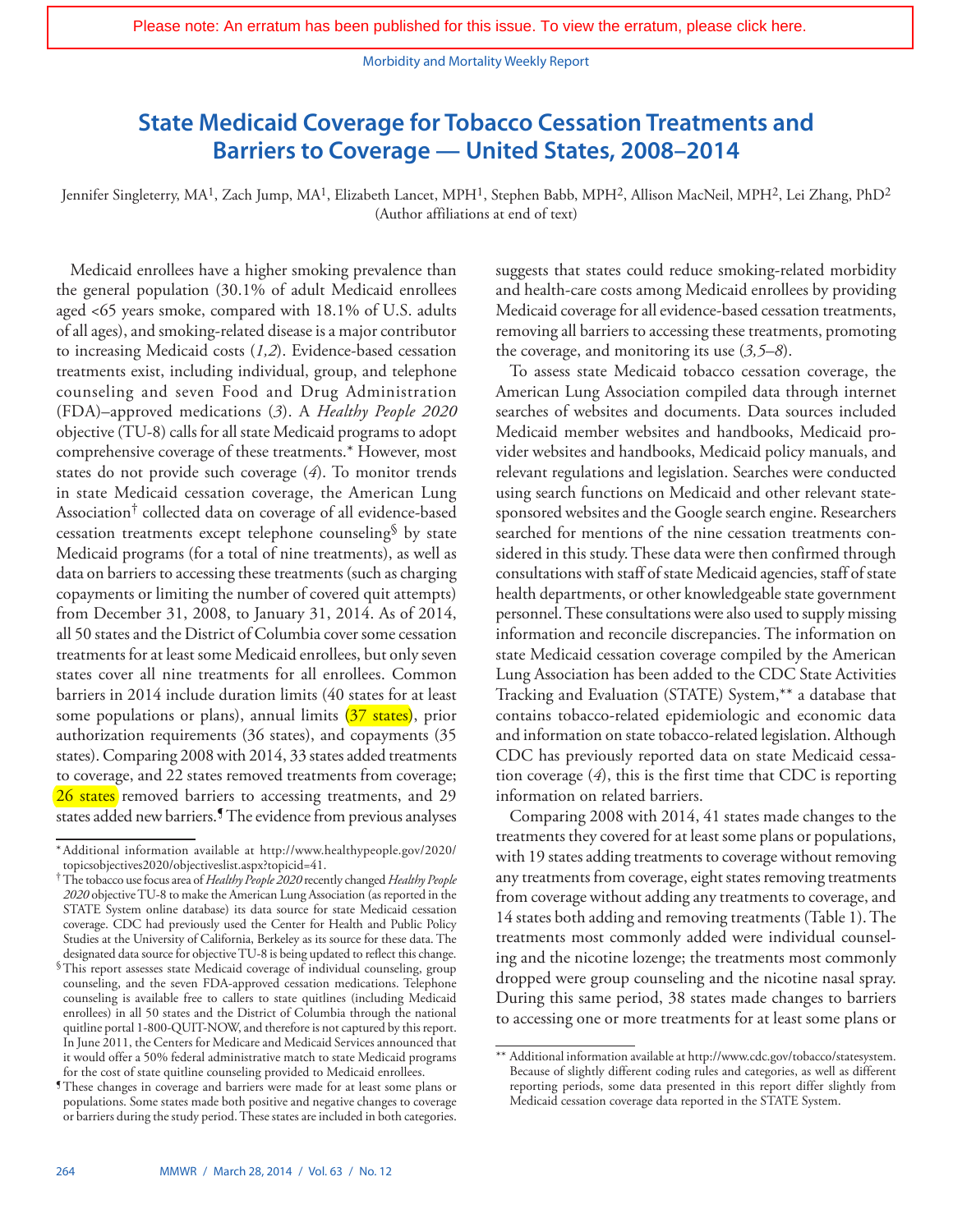populations, with nine states removing barriers without adding new barriers, [12 states](http://www.cdc.gov/mmwr/preview/mmwrhtml/mm6329a7.htm?s_cid=mm6329a7_w) adding new barriers without removing existing ones, and [17 states](http://www.cdc.gov/mmwr/preview/mmwrhtml/mm6329a7.htm?s_cid=mm6329a7_w) both removing and adding barriers (Table 2). The barriers most commonly removed were copayments, duration limits on treatment, and conditioning access to medications on enrolling in counseling; the barriers most commonly added were prior authorization requirements and annual limits. As of 2014, seven states (Connecticut, Indiana, Massachusetts, Minnesota, Nevada, Pennsylvania, and Vermont) cover all nine evidence-based cessation treatments considered in this study for all Medicaid enrollees, with all of these states retaining some barriers to accessing some of these treatments. Also as of 2014, 27 states cover individual counseling and eight states cover group counseling for all populations and plans, whereas 26 states cover all seven FDA-approved cessation medications for all populations and plans. The most common barriers as of 2014 are duration limits (with 40 states reporting this barrier for at least some populations or plans), annual limits [\(37 states\)](http://www.cdc.gov/mmwr/preview/mmwrhtml/mm6329a7.htm?s_cid=mm6329a7_w), prior authorization requirements (36 states), and copayments (35 states).

#### **Discussion**

Insurance coverage of evidence-based cessation treatments leads to increases in quit attempts, use of cessation treatments, and successful smoking cessation (*3*). In particular, more comprehensive state Medicaid coverage for cessation treatments appears to be associated with increased quit rates among smokers enrolled in Medicaid (*8*). Provisions in coverage that pose barriers to accessing cessation treatments, such as copayments, requirements for prior authorization, and limitations on the number and duration of treatments, might reduce use of these treatments and therefore reduce cessation (*3*). These provisions are commonly used by private and public health insurers, often to limit use of benefits because of concerns about overuse and resulting costs.†† Removing these barriers would be expected to increase use of cessation treatments and cessation (*3,5*).

This analysis indicates that although a number of states have added treatments to their state Medicaid cessation coverage and/or removed barriers to accessing treatments during the period 2008–2014, a number of states have removed treatments and/or added new barriers during this period. Although all states now cover some cessation treatments for at least some Medicaid enrollees, only seven states cover all nine treatments considered in this report for all Medicaid enrollees. All seven of these states still have some barriers in place to accessing some of these treatments. Although more states added treatments to coverage than removed treatments from coverage during

the study period, more states added barriers to accessing these treatments than removed them.

Several provisions in the 2010 Patient Protection and Affordable Care Act provide opportunities for expanding state Medicaid cessation coverage.§§ Effective October 2010, section 4107 of the Affordable Care Act required state Medicaid programs to cover tobacco cessation counseling and pharmacotherapy for pregnant women with no cost-sharing. This provision resulted in increases in state Medicaid coverage of cessation counseling and medications for pregnant women (*9*). Additionally, effective January 2014, section 2502 of the Affordable Care Act barred state Medicaid programs from excluding FDA-approved cessation medications from coverage. Although this provision should increase Medicaid enrollees' access to cessation medications, the extent to which it will do so remains unclear. The impact of the provision will likely depend on how states implement it, and in particular on the extent to which states add cessation medications to preferred drug lists and remove barriers to accessing these medications. The Centers for Medicare and Medicaid Services has issued guidance to states on implementing this provision.¶¶\*\*\*†††

To obtain a full, accurate assessment of a state's Medicaid cessation coverage and its impact, it is important to consider, not only the cessation treatments covered and the barriers to accessing those treatments, but the extent to which the state Medicaid program promotes the coverage to smokers enrolled in Medicaid and to health-care providers who serve them and the extent to which the coverage is used. The extent to which Medicaid-covered cessation treatments are actually used plays a key role in determining the impact of cessation coverage, and this is driven by promotion and awareness of the coverage. Studies have suggested that many Medicaid enrollees and many physicians who serve them are not aware of their states' Medicaid cessation coverage (*10*) and that, as of 2010, many

<sup>††</sup> Additional information available at [http://www.tobaccofreekids.org/press\\_](http://www.tobaccofreekids.org/press_releases/post/2012_11_26_cessation) [releases/post/2012\\_11\\_26\\_cessation](http://www.tobaccofreekids.org/press_releases/post/2012_11_26_cessation).

<sup>§§</sup> Patient Protection and Affordable Care Act of 2010. Pub. L. No. 114–48 (March 23, 2010), as amended through May 1, 2010. Available at [http://](http://docs.house.gov/energycommerce/ppacacon.pdf)

[docs.house.gov/energycommerce/ppacacon.pdf](http://docs.house.gov/energycommerce/ppacacon.pdf). ¶¶ Additional information available at [http://www.medicaid.gov/medicaid](http://www.medicaid.gov/medicaid-chip-program-information/by-topics/benefits/prescription-drugs/downloads/rx-releases/state-releases/state-rel-165.pdf)[chip-program-information/by-topics/benefits/prescription-drugs/](http://www.medicaid.gov/medicaid-chip-program-information/by-topics/benefits/prescription-drugs/downloads/rx-releases/state-releases/state-rel-165.pdf) [downloads/rx-releases/state-releases/state-rel-165.pdf](http://www.medicaid.gov/medicaid-chip-program-information/by-topics/benefits/prescription-drugs/downloads/rx-releases/state-releases/state-rel-165.pdf).

<sup>\*\*\*</sup> The data on state Medicaid coverage of cessation medications in this report do not reflect this requirement because, as of the writing of this report, state Medicaid programs are still in the process of submitting state plan amendments to bring them into compliance with this provision.

<sup>†††</sup> In addition to the Affordable Care Act provisions mentioned in this report, this legislation, as written, also provides strong incentives for all states to expand eligibility for Medicaid coverage. Although the Supreme Court ruling in June 2012 held that a state may not lose federal funding for its existing Medicaid program if it chooses not to participate in the expansion, more than half of the states are moving forward with expanding Medicaid at present. This is expected to further increase the number of smokers who have access to cessation treatments in expansion states. However, the information needed to evaluate cessation coverage in the Medicaid expansion population is not currently available.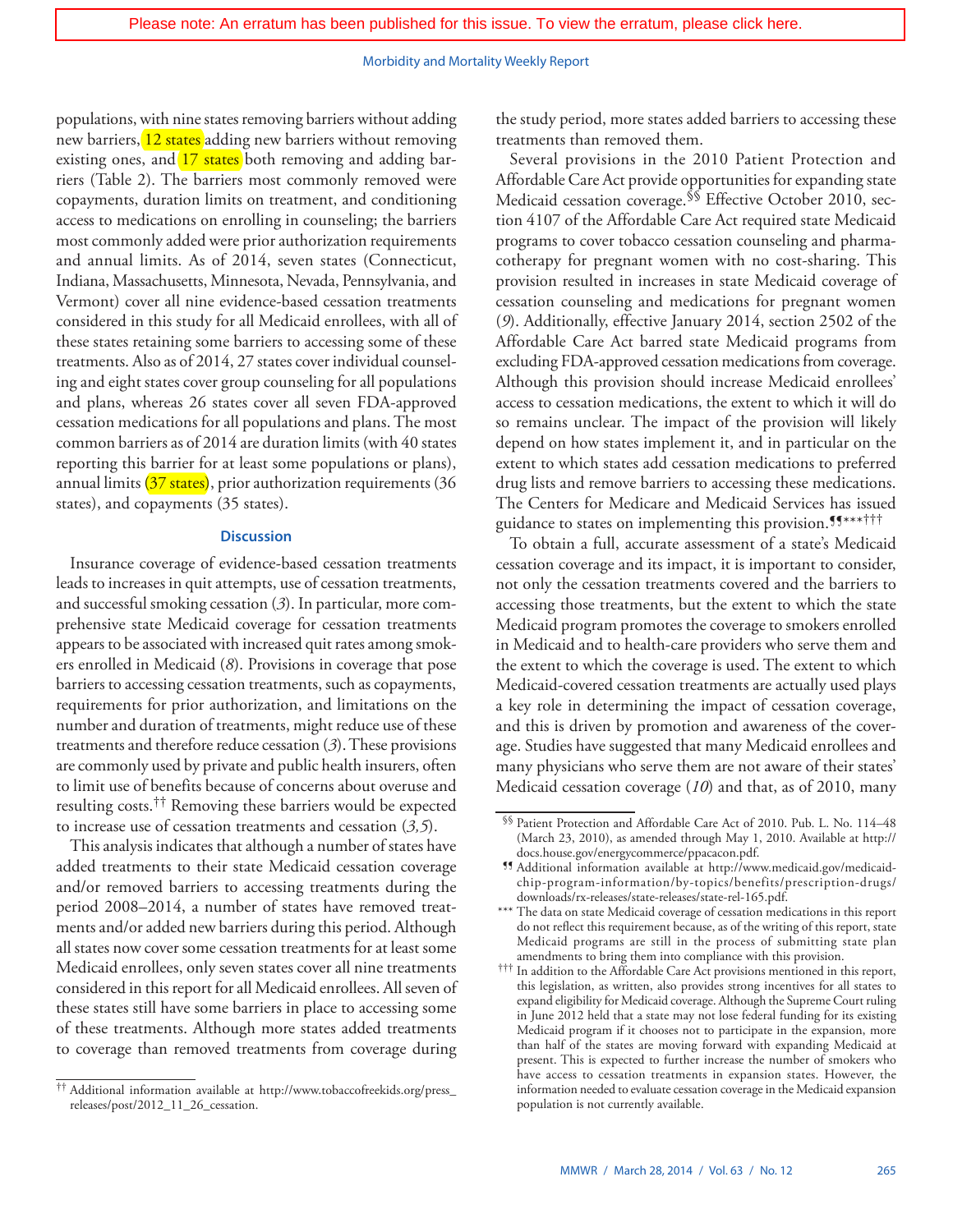**TABLE 1. Medicaid coverage for tobacco cessation treatments, by state — United States, 2008 and 2014\*†**

|                                      |      | <b>Individual</b><br>counseling |                | Group<br>counseling |                | <b>Nicotine</b><br>patch |      | <b>Nicotine</b><br>gum |             | <b>Nicotine</b><br>lozenge |             | <b>Nicotine</b><br>nasal spray |             | <b>Nicotine</b><br>inhaler |      | <b>Bupropion</b><br>(Zyban) |             | Varenicline<br>(Chantix) |
|--------------------------------------|------|---------------------------------|----------------|---------------------|----------------|--------------------------|------|------------------------|-------------|----------------------------|-------------|--------------------------------|-------------|----------------------------|------|-----------------------------|-------------|--------------------------|
| <b>State</b>                         | 2008 | 2014                            | 2008           | 2014                | 2008           | 2014                     | 2008 | 2014                   | 2008        | 2014                       | 2008        | 2014                           | 2008        | 2014                       | 2008 | 2014                        | 2008        | 2014                     |
| Alabama                              | P    | P                               | No             | No                  | No             | Yes                      | No   | Yes                    | No          | Yes                        | No          | Yes                            | No          | Yes                        | No   | Yes                         | No          | Yes                      |
| Alaska                               | Yes  | Yes                             | No             | No                  | Yes            | Yes                      | Yes  | Yes                    | Yes         | Yes                        | Yes         | No                             | No          | No                         | Yes  | Yes                         | Yes         | Yes                      |
| Arizona                              | No   | P                               | No             | No                  | Yes            | Yes                      | Yes  | Yes                    | Yes         | Yes                        | Yes         | Yes                            | Yes         | Yes                        | Yes  | Yes                         | Yes         | Yes                      |
| Arkansas                             | Yes  | Yes                             | Yes            | No                  | Yes            | Yes                      | Yes  | Yes                    | No          | No                         | No          | No                             | No          | No                         | Yes  | Yes                         | Yes         | Yes                      |
| California                           | Yes  | V                               | V              | V                   | Yes            | Yes                      | V    | Yes                    | V           | Yes                        | V           | Yes                            | V           | Yes                        | Yes  | Yes                         | V           | Yes                      |
| Colorado                             | No   | P                               | No             | P                   | Yes            | Yes                      | Yes  | Yes                    | Yes         | Yes                        | Yes         | Yes                            | Yes         | Yes                        | Yes  | Yes                         | Yes         | Yes                      |
| Connecticut                          | No   | Yes                             | No             | Yes                 | No             | Yes                      | No   | Yes                    | No          | Yes                        | No          | Yes                            | No          | Yes                        | No   | Yes                         | No          | Yes                      |
| Delaware                             | No   | Yes                             | No             | No                  | Yes            | Yes                      | Yes  | Yes                    | Yes         | Yes                        | Yes         | Yes                            | Yes         | Yes                        | No   | Yes                         | Yes         | Yes                      |
| District of Columbia                 | V    | Yes                             | V              | No                  | V              | V                        | V    | V                      | V           | V                          | No          | No                             | No          | No                         | V    | No                          | V           | No                       |
| Florida                              | Yes  | V                               | Yes            | V                   | Yes            | V                        | Yes  | V                      | No          | V                          | No          | V                              | No          | V                          | Yes  | V                           | No          | V                        |
| Georgia                              | No   | Yes                             | No             | No                  | No             | Yes                      | No   | Yes                    | No          | Yes                        | No          | Yes                            | No          | Yes                        | No   | Yes                         | No          | Yes                      |
| Hawaii                               | No   | V                               | V              | V                   | V              | Yes                      | V    | Yes                    | V           | V                          | V           | V                              | V           | V                          | V    | V                           | V           | V                        |
| Idaho                                | No   | No                              | Yes            | No                  | Yes            | Yes                      | Yes  | Yes                    | Yes         | Yes                        | Yes         | Yes                            | No          | Yes                        | Yes  | Yes                         | Yes         | Yes                      |
| Illinois                             | No   | No                              | No             | No                  | Yes            | Yes                      | Yes  | Yes                    | Yes         | Yes                        | Yes         | Yes                            | Yes         | Yes                        | Yes  | Yes                         | Yes         | Yes                      |
| Indiana                              | Yes  | Yes                             | Yes            | Yes                 | Yes            | Yes                      | Yes  | Yes                    | Yes         | Yes                        | Yes         | Yes                            | Yes         | Yes                        | Yes  | Yes                         | Yes         | Yes                      |
| lowa                                 | Yes  | Yes                             | No             | No                  | Yes            | Yes                      | Yes  | Yes                    | No          | Yes                        | No          | Yes                            | No          | Yes                        | Yes  | Yes                         | Yes         | Yes                      |
| Kansas                               | No   | P                               | No             | P                   | Yes            | Yes                      | No   | Yes                    | No          | Yes                        | No          | Yes                            | No          | Yes                        | Yes  | Yes                         | Yes         | Yes                      |
| Kentucky                             | P    | V                               | No             | V                   | No             | Yes                      | No   | V                      | No          | V                          | No          | V                              | No          | V                          | No   | V                           | No          | V                        |
| Louisiana                            | No   | No                              | No             | V                   | Yes            | Yes                      | Yes  | Yes                    | No          | V                          | Yes         | V                              | Yes         | V                          | Yes  | Yes                         | Yes         | V                        |
| Maine                                | Yes  | Yes                             | No             | No                  | Yes            | P                        | Yes  | P                      | Yes         | P                          | Yes         | Ρ                              | Yes         | P                          | Yes  | P                           | Yes         | Ρ                        |
| Maryland                             | Yes  | V                               | Yes            | V                   | V              | Yes                      | V    | V                      | V           | V                          | No          | V                              | No          | V                          | ٧    | Yes                         | V           | V                        |
| Massachusetts                        | Yes  | Yes                             | Yes            | Yes                 | Yes            | Yes                      | Yes  | Yes                    | Yes         | Yes                        | Yes         | Yes                            | Yes         | Yes                        | Yes  | Yes                         | Yes         | Yes                      |
| Michigan                             | V    | Yes                             | V              | V                   | Yes            | Yes                      | V    | Yes                    | V           | V                          | V           | V                              | V           | V                          | V    | Yes                         | V           | Yes                      |
| Minnesota                            | Yes  | Yes                             | Yes            | Yes                 | Yes            | Yes                      | Yes  | Yes                    | Yes         | Yes                        | Yes         | Yes                            | Yes         | Yes                        | Yes  | Yes                         | Yes         | Yes                      |
| Mississippi                          | P    | V                               | P              | V                   | Yes            | Yes                      | Yes  | Yes                    | Yes         | Yes                        | Yes         | V                              | Yes         | V                          | Yes  | Yes                         | Yes         | Yes                      |
| Missouri                             | No   | Yes                             | No             | No                  | No             | Yes                      | No   | Yes                    | No          | Yes                        | No          | Yes                            | No          | Yes                        | No   | Yes                         | No          | Yes                      |
| Montana                              | Yes  | Yes                             | No             | No                  | Yes            | Yes                      | Yes  | Yes                    | Yes         | No                         | Yes         | No                             | Yes         | Yes                        | Yes  | Yes                         | Yes         | Yes                      |
| Nebraska                             | Yes  | Yes                             | Yes            | V                   | Yes            | Yes                      | Yes  | Yes                    | Yes         | No                         | Yes         | No                             | Yes         | No                         | Yes  | Yes                         | Yes         | Yes                      |
| Nevada                               | Yes  | Yes                             | Yes            | Yes                 | Yes            | Yes                      | Yes  | Yes                    | Yes         | Yes                        | Yes         | Yes                            | Yes         | Yes                        | Yes  | Yes                         | Yes         | Yes                      |
| New Hampshire                        | Yes  | Yes                             | P              | P                   | Yes            | Yes                      | Yes  | Yes                    | Yes         | Yes                        | Yes         | Yes                            | Yes         | Yes                        | Yes  | Yes                         | Yes         | Yes                      |
| New Jersey                           | Yes  | No                              | Yes            | No                  | Yes            | Yes                      | V    | Yes                    | No          | V                          | No          | V                              | No          | V                          | V    | Yes                         | V           | V                        |
| New Mexico                           | No   | V                               | V              | V                   | V              | Yes                      | V    | Yes                    | V           | Yes                        | V           | Yes                            | V           | Yes                        | V    | Yes                         | V           | Yes                      |
| New York                             | P    | Yes                             | P              | Yes                 | Yes            | Yes                      | Yes  | Yes                    | No          | V                          | Yes         | V                              | Yes         | V                          | Yes  | Yes                         | Yes         | Yes                      |
| North Carolina                       | No   | Yes                             | No             | No                  | Yes            | Yes                      | Yes  | Yes                    | Yes         | Yes                        | Yes         | Yes                            | Yes         | Yes                        | Yes  | Yes                         | Yes         | Yes                      |
| North Dakota                         | Yes  | P                               | Yes            | No                  | Yes            | Yes                      | Yes  | Yes                    | No          | Yes                        | No          | Yes                            | Yes         | Yes                        | Yes  | Yes                         | Yes         | Yes                      |
| Ohio                                 | No   | V                               | No             | V                   | Yes            | Yes                      | Yes  | Yes                    | Yes         | Yes                        | Yes         | Yes                            | Yes         | Yes                        | Yes  | Yes                         | Yes         | Yes                      |
| Oklahoma                             | Yes  | Yes                             | No             | No                  | Yes            | Yes                      | Yes  | Yes                    | Yes         | Yes                        | Yes         | Yes                            | Yes         | Yes                        | Yes  | Yes                         | Yes         | Yes                      |
| Oregon                               | Yes  | Yes                             | Yes            | V                   | Yes            | Yes                      | Yes  | V                      | Yes         | V                          | Yes         | V                              | Yes         | V                          | Yes  | Yes                         | Yes         | Yes                      |
| Pennsylvania                         | Yes  | Yes                             | Yes            | Yes                 | Yes            | Yes                      | Yes  | Yes                    | Yes         | Yes                        | Yes         | Yes                            | Yes         | Yes                        | Yes  | Yes                         | Yes         | Yes                      |
| Rhode Island                         | Yes  | Yes                             | Yes            | V                   | Yes            | Yes                      | Yes  | Yes                    | Yes         | Yes                        | Yes         | Yes                            | Yes         | Yes                        | V    | Yes                         | V           | Yes                      |
| South Carolina                       | No   | V                               | No             | V                   | Yes            | Yes                      | Yes  | V                      | Yes         | V                          | Yes         | V                              | Yes         | V                          | Yes  | V                           | Yes         | V                        |
| South Dakota                         | No   | <b>NA</b>                       | No             | <b>NA</b>           | No             | P                        | No   | P                      | No          | P                          | No          | No                             | No          | No                         | Yes  | NA                          | Yes         | <b>NA</b>                |
| Tennessee                            | No   | No                              | No             | No                  | No             | Yes                      | No   | Yes                    | No          | Yes                        | No          | Yes                            | No          | Yes                        | No   | Yes                         | No          | Yes                      |
| Texas                                | V    | V                               | V              | V                   | Yes            | Yes                      | Yes  | Yes                    | No          | No                         | Yes         | No                             | Yes         | No                         | Yes  | Yes                         | Yes         | Yes                      |
| Utah                                 | P    | P                               | P              | P                   | V              | V                        | V    | V                      | V           | V                          | V           | V                              | V           | V                          | Yes  | Yes                         | Yes         | Yes                      |
| Vermont                              | No   | Yes                             | No             | Yes                 | Yes            | Yes                      | Yes  | Yes                    | Yes         | Yes                        | Yes         | Yes                            | Yes         | Yes                        | Yes  | Yes                         | Yes         | Yes                      |
| Virginia                             | No   | Yes                             | P              | V                   | Yes            | Yes                      | Yes  | V                      | Yes         | V                          | Yes         | V                              | Yes         | V                          | Yes  | Yes                         | Yes         | V                        |
| Washington                           | Yes  | V                               | No             | No                  | Yes            | V                        | Yes  | V                      | <b>No</b>   | V                          | No          | V                              | <b>No</b>   | V                          | Yes  | V                           | Yes         | V                        |
| West Virginia                        | No   | No                              | V              | V                   | V              | Yes                      | V    | Yes                    | V           | Yes                        | V           | Yes                            | V           | Yes                        | No   | Yes                         | No          | No                       |
| Wisconsin                            | Yes  | Yes                             | Yes            | V                   | Yes            | Yes                      | Yes  | Yes                    | No          | No                         | Yes         | Yes                            | Yes         | Yes                        | Yes  | Yes                         | Yes         | Yes                      |
| Wyoming                              | Yes  | Yes                             | No             | No                  | Yes            | Yes                      | Yes  | Yes                    | Yes         | Yes                        | No          | No                             | No          | No                         | Yes  | Yes                         | Yes         | Yes                      |
| Yes                                  | 23   | 27                              | 15             | 8                   | 38             | 45                       | 34   | 40                     | 25          | 30                         | 28          |                                | 27          | 29                         | 36   | 43                          | 35          |                          |
| No                                   | 20   | 6                               | 24             | 20                  | $\overline{7}$ | 0                        | 8    | $\mathbf 0$            | 18          | 5                          | 17          | 28<br>8                        | 18          | $\overline{7}$             | 8    | $\mathbf{1}$                | 8           | 38<br>$\overline{2}$     |
|                                      | 3    | 11                              | $\overline{7}$ | 18                  | 6              | 4                        | 9    | 9                      | 8           | 14                         | 6           | 14                             | 6           | 14                         | 7    | 5                           | 8           | 9                        |
| Varies by plan (V)<br>Pregnant women | 5    | 6                               | 5              | $\overline{4}$      | $\mathbf 0$    | $\overline{2}$           | 0    | $\overline{2}$         | $\mathbf 0$ | $\overline{2}$             | $\mathbf 0$ | $\mathbf{1}$                   | $\mathbf 0$ | $\mathbf{1}$               | 0    | $\mathbf{1}$                | $\mathbf 0$ | 1                        |
| only (P)<br>Not available (NA)       | 0    | $\mathbf{1}$                    | 0              | $\mathbf{1}$        | $\mathbf 0$    | $\mathbf 0$              | 0    | 0                      | $\mathbf 0$ | $\mathbf 0$                | $\mathbf 0$ | $\mathbf 0$                    | 0           | $\pmb{0}$                  | 0    | $\mathbf{1}$                | $\mathbf 0$ | $\mathbf{1}$             |

**Abbreviations:**  $V =$  varies by plan;  $P =$  pregnant women only;  $NA =$  not available.

\* Data as of December 31, 2008, and January 31, 2014.

† Because of differences in the methods and timing of data collection, some findings differ from previously reported findings ([http://www.cdc.gov/mmwr/preview/](http://www.cdc.gov/mmwr/preview/mmwrhtml/mm5941a4.htm) [mmwrhtml/mm5941a4.htm](http://www.cdc.gov/mmwr/preview/mmwrhtml/mm5941a4.htm)).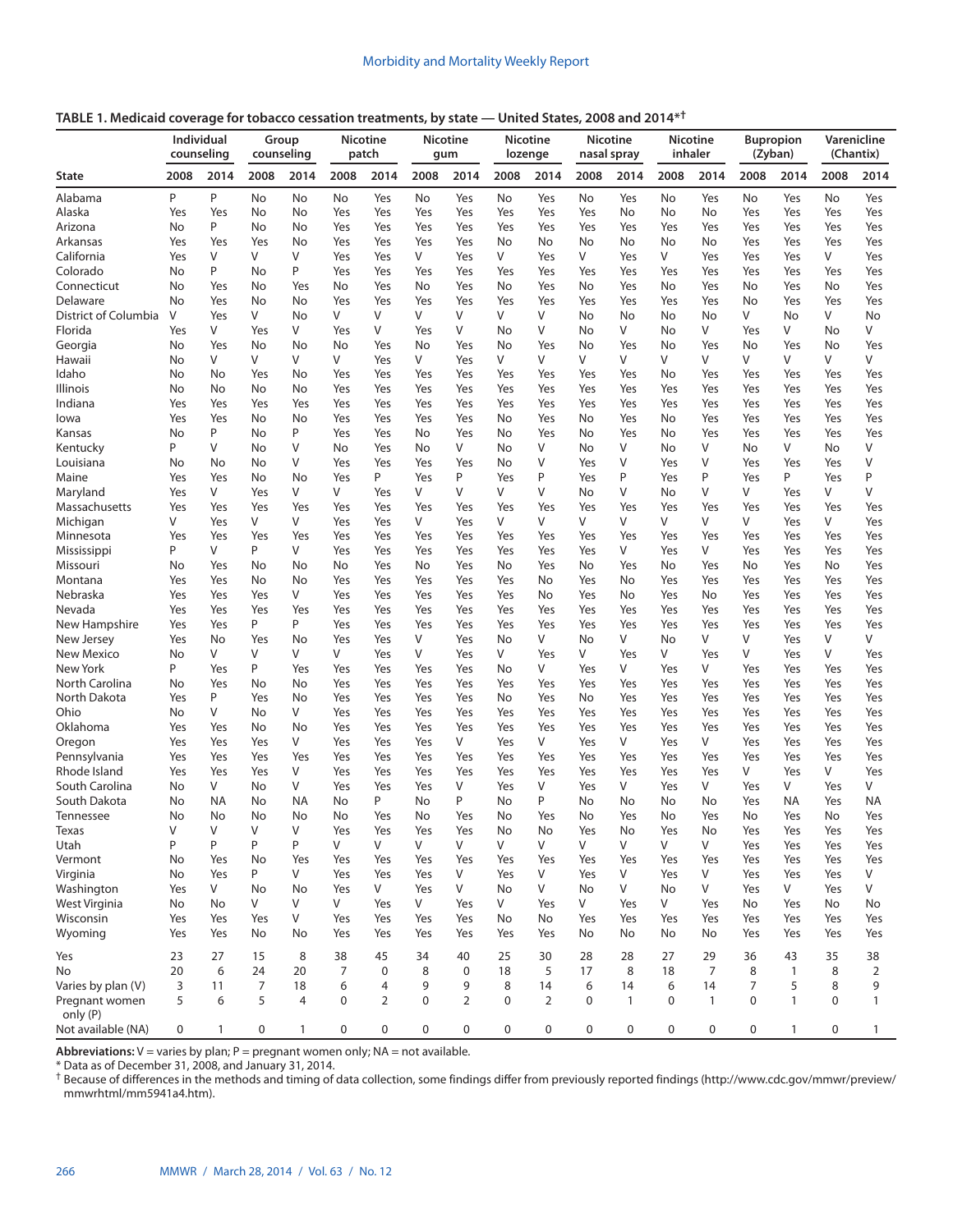| TABLE 2. Barriers to Medicaid coverage for tobacco cessation treatments, by state — United States, 2008 and 2014* <sup>†§</sup> |  |  |
|---------------------------------------------------------------------------------------------------------------------------------|--|--|
|                                                                                                                                 |  |  |

|                           | Copayments<br>required |           | Prior<br>authorization<br>required |           | Counseling<br>required for<br>medications |           |                              | Stepped care<br>therapy | Limits on<br>duration |                         | Annual limit on<br>quit attempts |           | Lifetime limit on<br>quit attempts |          |
|---------------------------|------------------------|-----------|------------------------------------|-----------|-------------------------------------------|-----------|------------------------------|-------------------------|-----------------------|-------------------------|----------------------------------|-----------|------------------------------------|----------|
| <b>State</b>              | 2008                   | 2014      | 2008                               | 2014      | 2008                                      | 2014      | 2008                         | 2014                    | 2008                  | 2014                    | 2008                             | 2014      | 2008                               | 2014     |
| Alabama                   | No                     | No        | Yes                                | Yes       | <b>NA</b>                                 | Yes       | NA                           | No                      | Yes                   | Yes                     | No                               | Yes       | No                                 | No       |
| Alaska                    | Yes                    | Yes       | Yes                                | No        | Yes                                       | No        | Yes                          | No                      | Yes                   | Yes                     | Yes                              | Yes       | No                                 | No       |
| Arizona                   | No                     | No        | No                                 | No        | No                                        | No        | No                           | No                      | Yes                   | Yes                     | No                               | Yes       | No                                 | No       |
| Arkansas                  | No                     | No        | Yes                                | Yes       | Yes                                       | Yes       | No                           | No                      | Yes                   | Yes                     | Yes                              | Yes       | No                                 | No       |
| California                | Yes                    | No        | No                                 | V         | Yes                                       | V         | No                           | V                       | Yes                   | V                       | Yes                              | V         | No                                 | No       |
| Colorado                  | Yes                    | V         | Yes                                | Yes       | Yes                                       | V         | No                           | No                      | Yes                   | Yes                     | Yes                              | Yes       | Yes                                | No       |
| Connecticut               | NA                     | No        | NA                                 | Yes       | <b>NA</b>                                 | No        | <b>NA</b>                    | No                      | ΝA                    | Yes                     | ΝA                               | Yes       | NA                                 | No       |
| Delaware                  | Yes                    | Yes       | Yes                                | Yes       | Yes                                       | Yes       | Yes                          | Yes                     | Yes                   | No                      | Yes                              | Yes       | No                                 | No       |
| District of Columbia      | No                     | No        | No                                 | No        | No                                        | No        | No                           | No                      | Yes                   | V                       | No                               | No        | No                                 | No       |
| Florida                   | Yes                    | V         | No                                 | V         | No                                        | V         | Yes                          | V                       | V                     | V                       | V                                | V         | V                                  | V        |
| Georgia                   | NA                     | No        | <b>NA</b>                          | Yes       | <b>NA</b>                                 | Yes       | <b>NA</b>                    | Yes                     | <b>NA</b>             | Yes                     | ΝA                               | Yes       | <b>NA</b>                          | No       |
| Hawaii                    | V                      | V         | V                                  | V         | V                                         | V         | V                            | V                       | V                     | V                       | V                                | Yes       | V                                  | No       |
| Idaho                     | No                     | No        | No                                 | Yes       | Yes                                       | Yes       | No                           | No                      | No                    | No                      | Yes                              | Yes       | No                                 | No       |
| Illinois                  | No                     | Yes       | Yes                                | No        | No                                        | No        | No                           | No                      | No                    | No                      | No                               | No        | No                                 | No       |
| Indiana                   | Yes                    | Yes       | No                                 | No        | Yes                                       | Yes       | Yes                          | Yes                     | Yes                   | Yes                     | Yes                              | Yes       | No                                 | No       |
| lowa                      | Yes                    | Yes       | Yes                                | Yes       | Yes                                       | Yes       | No                           | Yes                     | Yes                   | Yes                     | Yes                              | Yes       | No                                 | No       |
| Kansas                    | Yes                    | No        | No                                 | No        | No                                        | No        | No                           | No                      | Yes                   | Yes                     | Yes                              | Yes       | No                                 | No       |
| Kentucky                  | No                     | No        | No                                 | V         | <b>NA</b>                                 | V         | <b>NA</b>                    | No                      | Yes                   | V                       | No                               | V         | No                                 | No       |
| Louisiana                 | Yes                    | Yes       | No                                 | No        | Yes                                       | V         | No                           | No                      | No                    | V                       | No                               | No        | No                                 | No       |
| Maine                     | Yes                    | No        | Yes                                | Yes       | No                                        | No        | Yes                          | Yes                     | Yes                   | Yes                     | Yes                              | Yes       | Yes                                | Yes      |
| Maryland                  | V                      | V         | V                                  | V         | V                                         | V         | V                            | V                       | V                     | V                       | V                                | V         | V                                  | V        |
| Massachusetts             | Yes                    | Yes       | Yes                                | Yes       | No                                        | No        | No                           | No                      | No                    | No                      | No                               | Yes       | No                                 | No       |
| Michigan                  | V                      | V         | V                                  | V         | V                                         | V         | V                            | V                       | V                     | V                       | V                                | V         | V                                  | V        |
| Minnesota                 | Yes                    | Yes       | No                                 | No        | No                                        | No        | No                           | No                      | No                    | No                      | No                               | No        | No                                 | No       |
| Mississippi               | Yes                    | Yes       | No                                 | No        | No                                        | No        | No                           | No                      | No                    | V                       | No                               | No        | No                                 | No       |
| Missouri                  | ΝA                     | No        | NA                                 | Yes       | <b>NA</b>                                 | No        | <b>NA</b>                    | No                      | NA                    | Yes                     | ΝA                               | No        | <b>NA</b>                          | Yes      |
| Montana                   | Yes                    | Yes       | Yes                                | Yes       | No                                        | No        | Yes                          | Yes                     | Yes                   | Yes                     | No                               | Yes       | Yes                                | No       |
| Nebraska                  | Yes                    | Yes       | Yes                                | Yes       | Yes                                       | Yes       | No                           | No                      | Yes                   | Yes                     | No                               | Yes       | No                                 | No       |
| Nevada                    | Yes                    | Yes       | Yes                                | Yes       | No                                        | No        | No                           | No                      | Yes                   | Yes                     | Yes                              | Yes       | No                                 | No       |
| New Hampshire             | Yes                    | Yes       | Yes                                | No        | No                                        | No        | No                           | No                      | Yes                   | No                      | Yes                              | Yes       | No                                 | No       |
| New Jersey                | V                      | V         | V                                  | V         | V                                         | No        | V                            | No                      | $\vee$                | V                       | V                                | V         | V                                  | V        |
| <b>New Mexico</b>         | No                     | No        | No                                 | V         | V                                         | No        | No                           | No                      | V                     | V                       | Yes                              | V         | No                                 | No       |
| New York                  | V                      | V         | No                                 | V         | No                                        | No        | No                           | No                      | Yes                   | $\overline{\mathsf{V}}$ | Yes                              | <b>No</b> | No                                 | No       |
| North Carolina            | Yes                    | Yes       | No                                 | No        | No                                        | No        | No                           | No                      | No                    | No                      | No                               | No        | No                                 | No       |
| North Dakota              | Yes                    | Yes       | Yes                                | Yes       | Yes                                       | Yes       | No                           | No                      | Yes                   | Yes                     | Yes                              | Yes       | No                                 | No       |
| Ohio                      | Yes                    | V         | No                                 | V         | No                                        | No        | No                           | V                       | No                    | V                       | No                               | No        | No                                 | No       |
| Oklahoma                  | Yes                    | Yes       | Yes                                | Yes       | Yes                                       | Yes       | No                           | No                      | Yes                   | Yes                     | Yes                              | Yes       | No                                 | No       |
| Oregon                    | Yes                    | V         | No                                 | V         | No                                        | V         | No                           | No                      | No                    | V                       | No                               | V         | No                                 | No       |
| Pennsylvania              | Yes<br>V               | Yes       | V<br>V                             | V         | No                                        | No        | No                           | No                      | Yes                   | Yes                     | Yes                              | Yes       | No                                 | No       |
| Rhode Island              |                        | No<br>V   |                                    | Yes<br>V  | Yes                                       | Yes<br>V  | No                           | Yes                     | Yes                   | Yes                     | No                               | Yes<br>V  | No                                 | No       |
| South Carolina            | Yes                    |           | Yes                                |           | No                                        |           | Yes                          | V                       | Yes                   | Yes                     | Yes                              |           | No                                 | No       |
| South Dakota<br>Tennessee | Yes                    | Yes<br>No | No<br><b>NA</b>                    | No        | No<br>NA                                  | No        | No                           | No                      | No                    | No                      | No                               | No        | No                                 | No       |
|                           | ΝA<br>V                | Yes       | No                                 | Yes<br>No | V                                         | No<br>No  | <b>NA</b><br>V               | No<br>No                | ΝA<br>Yes             | Yes                     | ΝA<br>Yes                        | No        | ΝA                                 | No<br>No |
| Texas                     |                        |           |                                    |           |                                           |           |                              |                         |                       | No                      |                                  | No        | $\mathsf{No}$                      |          |
| Utah                      | Yes                    | Yes       | Yes                                | Yes       | No                                        | No        | No                           | No                      | Yes                   | No                      | No                               | No        | Yes                                | No       |
| Vermont                   | Yes                    | Yes       | No                                 | Yes       | Yes                                       | No        | $\operatorname{\mathsf{No}}$ | No                      | Yes                   | Yes                     | Yes                              | Yes       | No                                 | No       |
| Virginia                  | Yes                    | V         | No                                 | ٧         | No                                        | No        | No                           | V                       | No                    | V                       | No                               | V         | No                                 | No       |
| Washington                | No                     | No        | Yes                                | V         | No                                        | V         | No                           | No                      | No                    | V                       | No                               | V         | No                                 | V        |
| West Virginia             | No                     | Yes       | Yes                                | Yes       | Yes                                       | Yes       | No                           | Yes                     | Yes                   | Yes                     | No                               | Yes       | No                                 | No       |
| Wisconsin                 | Yes                    | Yes       | No                                 | No        | No                                        | No        | No                           | No                      | No                    | No                      | No                               | No        | No                                 | No       |
| Wyoming                   | Yes                    | Yes       | No                                 | No        | No                                        | No        | No                           | No                      | Yes                   | Yes                     | Yes                              | Yes       | No                                 | No       |
| Yes                       | 30                     | 24        | 19                                 | 21        | 15                                        | 12        | 7                            | 8                       | 28                    | 24                      | 21                               | 26        | 4                                  | 2        |
| No                        | 10                     | 16        | 22                                 | 15        | 24                                        | 28        | 33                           | 35                      | 13                    | 11                      | 21                               | 14        | 38                                 | 44       |
| Varies by plan (V)        | 7                      | 11        | 6                                  | 15        | 6                                         | 11        | 5                            | 8                       | 6                     | 16                      | 5                                | 11        | 5                                  | 5        |
| Not applicable (NA)       | 4                      | 0         | $\overline{4}$                     | $\pmb{0}$ | 6                                         | $\pmb{0}$ | 6                            | $\mathbf 0$             | 4                     | $\pmb{0}$               | 4                                | 0         | $\overline{4}$                     | 0        |

Abbreviations:  $V =$  varies by plan;  $P =$  pregnant women only;  $NA =$  not applicable.

\* Data as of December 31, 2008, and January 31, 2014.

† Barriers apply to one or more cessation treatments.

§ Because of differences in the methods and timing of data collection, some findings differ from previously reported findings ([http://www.cdc.gov/mmwr/preview/](http://www.cdc.gov/mmwr/preview/mmwrhtml/mm5941a4.htm) [mmwrhtml/mm5941a4.htm](http://www.cdc.gov/mmwr/preview/mmwrhtml/mm5941a4.htm)).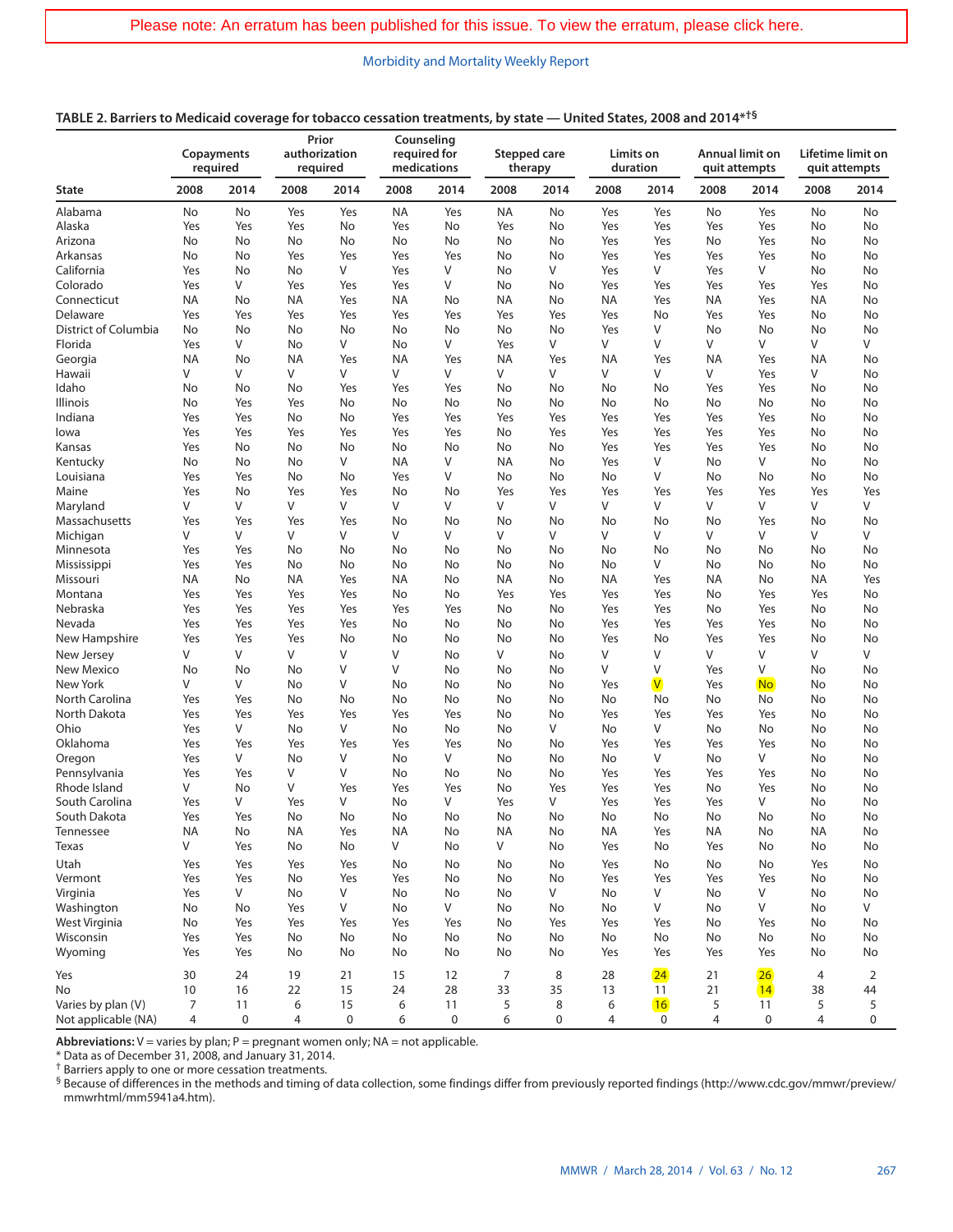#### What is already known on this topic?

Medicaid enrollees smoke at a higher rate than the general population, and smoking-related disease is an important contributor to Medicaid costs. Comprehensive state Medicaid cessation coverage has the potential to reduce smoking rates, smoking-related disease, and health-care costs in the Medicaid population. However, previous reports have found that few states provided such coverage.

### What is added by this report?

Although progress has been achieved in expanding state Medicaid cessation coverage during 2008–2014, this progress has been mixed. During this period, 33 states added one or more treatments to coverage for at least some plans or populations, whereas 22 states removed treatments from coverage. During this same period, [26 states](http://www.cdc.gov/mmwr/preview/mmwrhtml/mm6329a7.htm?s_cid=mm6329a7_w) removed barriers to accessing treatments for at least some plans or populations, compared with 29 states that added at least one new barrier. As of 2014, only seven states cover all nine evidence-based cessation treatments considered in this study for all Medicaid enrollees, and none of these states has removed all barriers to accessing these treatments.

#### What are the implications for public health practice?

States that cover all evidence-based cessation treatments for all Medicaid enrollees and remove all barriers to accessing these treatments could potentially achieve significant reductions in smoking-related morbidity and health-care costs among Medicaid enrollees. It is also critically important for states to promote their Medicaid cessation coverage to Medicaid smokers and their health-care providers, and to monitor awareness and use of this coverage.

state Medicaid programs were not promoting their cessation coverage to smokers enrolled in Medicaid (*9*). Even a cessation benefit that appears comprehensive on paper will have little impact if smokers and health-care providers are unaware of it and do not use it. Conversely, a generous benefit that falls short of being comprehensive might have a substantial positive impact if it is vigorously promoted and widely used. Promoting a cessation benefit to ensure high use might be at least as important an element of comprehensive cessation coverage as covering a specific treatment.

The experience of Massachusetts provides an example of the impact that state Medicaid cessation coverage that is widely promoted can have. An evidence-based cessation benefit was heavily promoted to Medicaid enrollees and their providers, achieving high levels of awareness among Medicaid enrollees (*5*). Massachusetts used data from the Behavioral Risk Factor Surveillance System to monitor changes in smoking prevalence for Medicaid enrollees and used claims data to monitor use of the cessation benefit (*5*). The benefit was used by 37% of smokers on Medicaid (approximately 70,000 persons) (*5*). The benefit was associated with a decrease in the smoking rate among the Medicaid population from 38% to 28% (*5*), and a nearly 50% reduction in hospital admissions for heart attacks and other acute heart disease diagnoses among smokers who used the benefit (*6*). The benefit also generated a favorable return on investment: every dollar spent on the benefit was associated with \$3.12 in medical savings for cardiovascular conditions alone (*7*). The Massachusetts example suggests that smokers enrolled in state Medicaid programs are interested in quitting and will take advantage of cessation coverage if this coverage is promoted adequately.

The findings in this report are subject to at least four limitations. First, 2014 data were only partially available for South Dakota. Second, in cases where official documents were not available or conflicted, information on state Medicaid cessation coverage was gathered from knowledgeable state government personnel; this information might have been inaccurate in some cases. Third, cessation coverage can vary widely across Medicaid managed care plans, making it difficult to determine what cessation coverage specific plans provide in practice. Finally, this report does not assess promotion, awareness, or use of state Medicaid cessation coverage. Although examining these factors is essential to accurately evaluate the impact of a state's Medicaid cessation coverage, the data required to do so are not currently available on an ongoing basis at the national level.

The current status of state Medicaid cessation coverage falls well short of the *Healthy People 2020* target of full coverage in all 50 states and the District of Columbia. States that cover all evidence-based cessation treatments for all Medicaid enrollees and remove barriers to accessing these treatments could substantially reduce smoking rates in a vulnerable population. If states take advantage of its full potential, the provision of the Affordable Care Act that took effect in January 2014 barring state Medicaid programs from excluding cessation medications from coverage might greatly facilitate progress in this regard. States can maximize the impact of their Medicaid cessation coverage by covering counseling as well as medications, promoting their Medicaid cessation benefits, and monitoring awareness and use of these benefits. At present, most states do not appear to be systematically monitoring use of their Medicaid cessation coverage. As indicated by the example from Massachusetts described previously, the fact that most states currently do not provide and promote comprehensive Medicaid cessation coverage is a major missed opportunity to reduce smoking-related morbidity and health-care costs in a population with high smoking rates.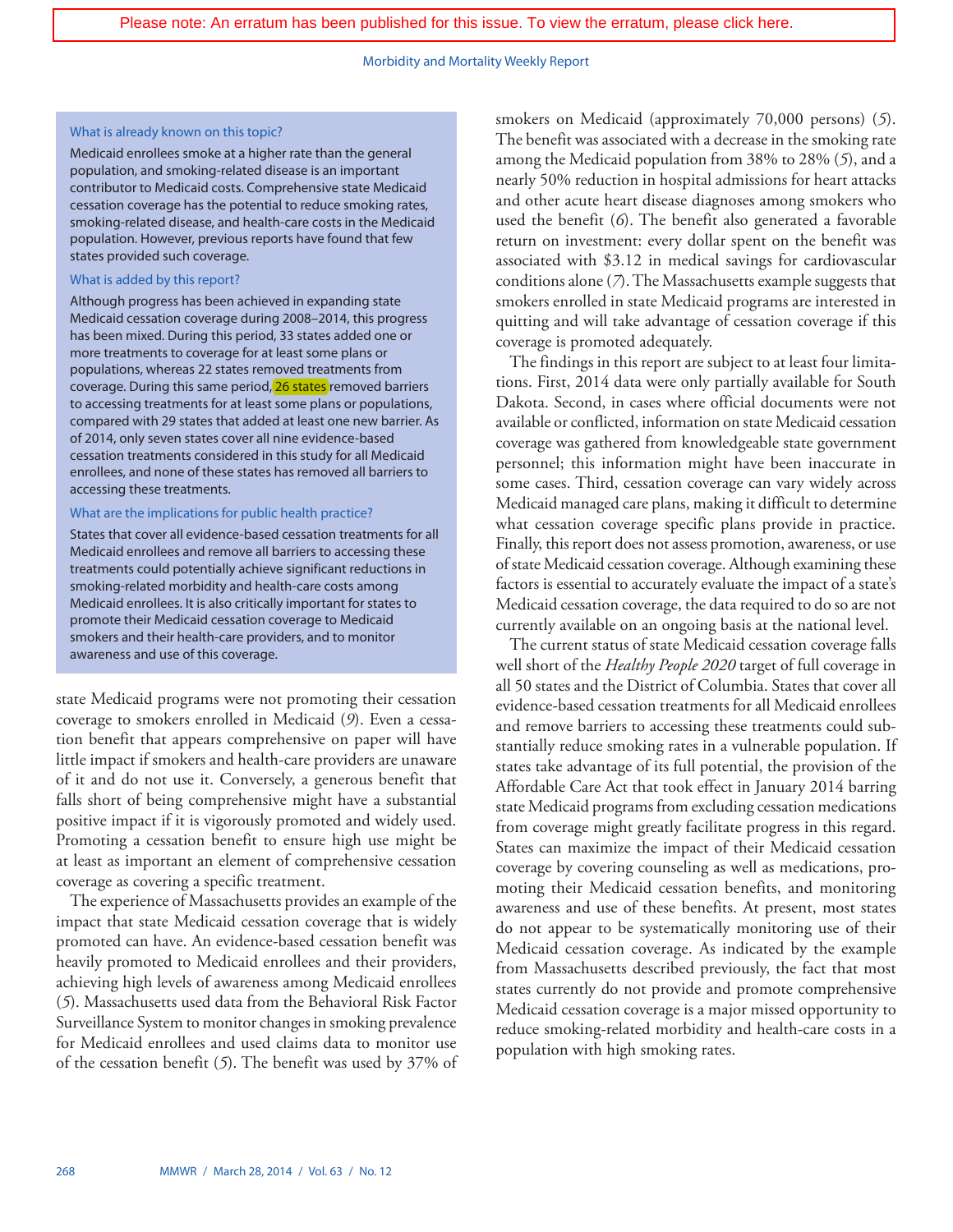#### **Acknowledgments**

Paul G. Billings, Susan J. Rappaport, Erika Sward, Katherine Pruitt, Bill Blatt, Thomas Carr, Catherine Fields Chandler, American Lung Association National Office, Washington, DC. Nationwide staff, American Lung Association. Kisha-Ann S. Williams, Suzanne R. Abbott, Heather Smith, Jeanne Casner, Northrop Grumman, Atlanta, Georgia. Ann Malarcher, Rebecca Bunnell, Office on Smoking and Health, National Center for Chronic Disease Prevention and Health Promotion, CDC.

- 1. CDC. Summary health statistics for U.S. adults: National Health Interview Survey, 2012. Vital Health Stat 2013;10(259).
- 2. Armour BS, Finkelstein EA, Fiebelkorn IC. State-level Medicaid expenditures attributable to smoking. Prev Chronic Dis 2009;6:A84.
- 3. Fiore MC, Jaen CR, Baker TB, et al. Treating tobacco use and dependence: 2008 update. Clinical practice guideline. Rockville, MD: US Department of Health and Human Services, Public Health Service; 2008. Available at [http://www.ahrq.gov/professionals/clinicians](http://www.ahrq.gov/professionals/clinicians-providers/guidelines-recommendations/tobacco/index.html)[providers/guidelines-recommendations/tobacco/index.html.](http://www.ahrq.gov/professionals/clinicians-providers/guidelines-recommendations/tobacco/index.html)
- 4. CDC. State Medicaid coverage for tobacco-dependence treatments— United States, 2009. MMWR 2010;59:1340–3.
- 5. Land T, Warner D, Paskowsky M, et al. Medicaid coverage for tobacco dependence treatments in Massachusetts and associated decreases in smoking prevalence. PLoS ONE 2010;5:e9770.
- 6. Land T, Rigotti NA, Levy DE, et al. A longitudinal study of Medicaid coverage for tobacco dependence treatments in Massachusetts and associated decreases in hospitalizations for cardiovascular diseases. PLoS Med 2010;7:e1000375.
- 7. Richard P, West K, Ku L. The return on investment of a Medicaid tobacco cessation program in Massachusetts. PLoS One 2012;7:e29665.
- 8. Greene J, Sacks RM, McMenamin SB. The impact of tobacco dependence treatment coverage and copayments in Medicaid. Am J Prev Med 2014;46:331–6.
- 9. McMenamin SB, Halpin HA, Ganiats TG. Medicaid coverage of tobacco-dependence treatment for pregnant women: impact of the Affordable Care Act. Am J Prev Med 2012;43:e27–9.
- 10. McMenamin SB, Halpin HA, Ibrahim JK, et al. Physician and enrollee knowledge of Medicaid coverage for tobacco dependence treatments. Am J Prev Med 2004;26:99–104.

<sup>&</sup>lt;sup>1</sup>American Lung Association; <sup>2</sup>Office on Smoking and Health, National Center for Chronic Disease Prevention and Health Promotion, CDC (Corresponding author: Stephen Babb, [sbabb@cdc.gov,](mailto:sbabb@cdc.gov) 770-488-1172)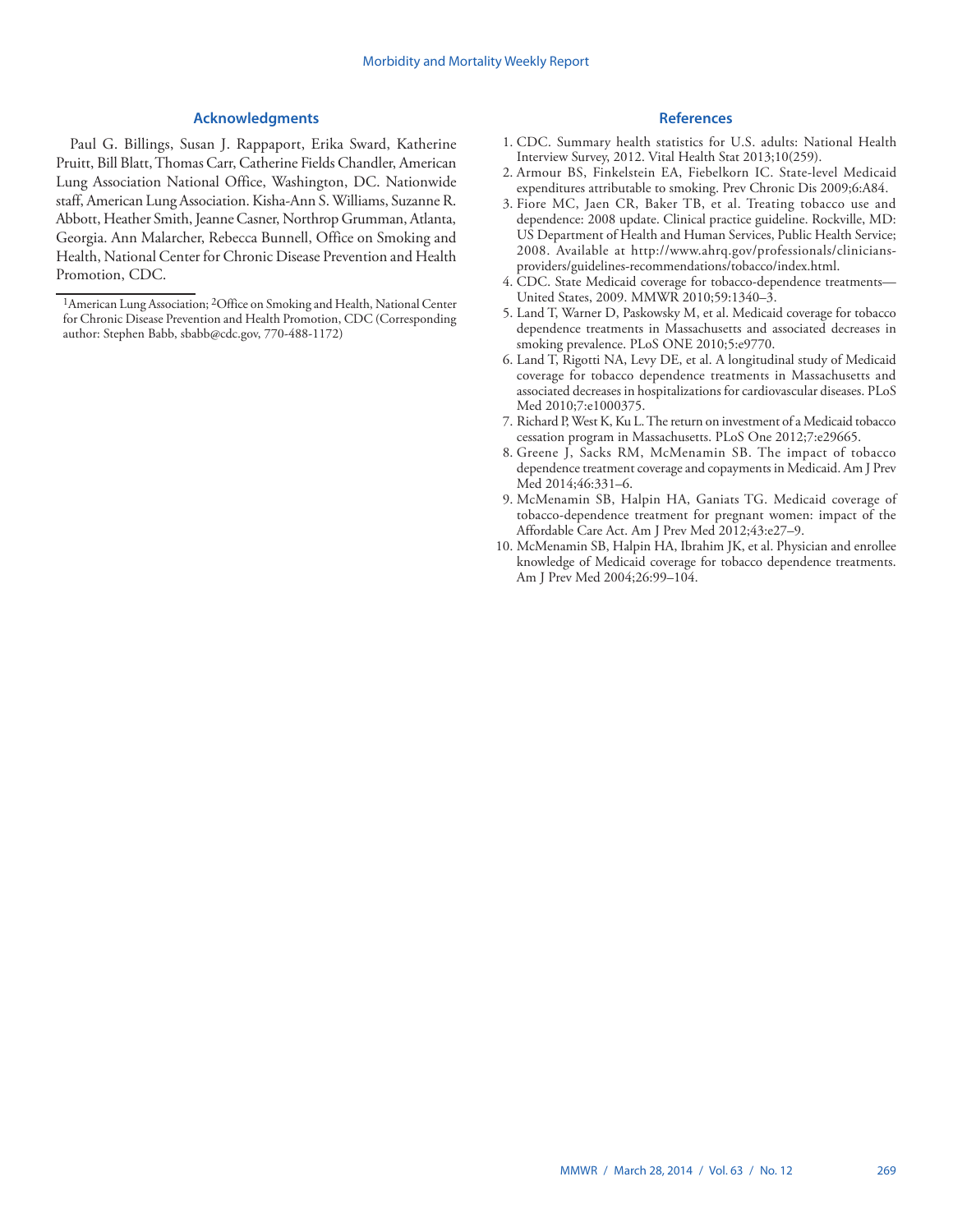## <span id="page-17-0"></span>*Notes from the Field*

## **Heartland Virus Disease — United States, 2012–2013**

Daniel M. Pastula, MD<sup>1</sup>, George Turabelidze, MD<sup>2</sup>, Karen F. Yates, MS<sup>2</sup>, Timothy F. Jones, MD<sup>3</sup>, Amy J. Lambert, PhD<sup>4</sup>, Amanda J. Panella, MPH<sup>4</sup>, Olga I. Kosoy, MA<sup>4</sup>, Jason O. Velez<sup>4</sup>, Marc Fischer,  $MD<sup>4</sup>$ , J. Erin Staples,  $MD<sup>4</sup>$ (Author affiliations at end of text)

Heartland virus is a newly identified phlebovirus that was first isolated from two northwestern Missouri farmers hospitalized with fever, leukopenia, and thrombocytopenia in 2009 (*1*). Based on the patients' clinical findings and their reported exposures, the virus was suspected to be transmitted by ticks. After this discovery, CDC worked with state and local partners to define the ecology and modes of transmission of Heartland virus, develop diagnostic assays, and identify additional cases to describe the epidemiology and clinical disease. From this work, it was learned that Heartland virus is found in the Lone Star tick (*Amblyomma americanum*) (Figure) (*2*). Six additional cases of Heartland virus disease were identified during 2012–2013; four of those patients were hospitalized, including one with comorbidities who died.

A confirmed case of Heartland virus disease was defined as a clinically compatible illness in a person with laboratory evidence of recent Heartland virus infection. A clinically compatible illness was defined as fever (≥100.4°F [≥38.0°C]), leukopenia (white blood cell count <4,500 cells/mm3; normal range =  $4,500-12,000$  cells/mm<sup>3</sup>), and thrombocytopenia (platelet count <150,000/mm<sup>3</sup>; normal range = 150,000–400,000/mm3) without a more likely clinical explanation. Evidence of recent Heartland virus infection included 1) detection of viral RNA by reverse transcriptase–polymerase chain reaction on blood or tissue or 2) a  $\geq$ 4-fold rise in virusspecific plaque reduction neutralization antibody titers between acute and convalescent serum specimens.

During 2012–2013, six confirmed Heartland virus disease cases were identified; five patients were Missouri residents, and one was a Tennessee resident. All patients were men aged ≥50 years (median = 58 years; range = 50–80 years). Patients had symptom onset during May to September (three cases in May, one in July, and two in September). All of the patients had fever, thrombocytopenia, and leukopenia when first evaluated. Of the five patients whose acute symptoms were systematically recorded, all reported fatigue and anorexia, and four reported headache, nausea, myalgia, or arthralgia. Four of the patients were hospitalized. One patient with multiple comorbidities



**FIGURE. Heartland virus has been found in the Lone Star tick (***Amblyomma americanum***)**

died. All of the patients reported spending several hours per day outside (e.g.,working, walking, doing yard work, hunting, or hiking), and five of the six patients reported tick bites in the 14 days preceding their illness onset.

No vaccine or medication is available to prevent or treat Heartland virus disease. Because the virus likely is transmitted through infected ticks or other arthropods, prevention depends on using insect repellents, wearing long sleeves and pants, avoiding bushy and wooded areas, and performing tick checks after spending time outdoors. Health-care providers should consider Heartland virus testing in patients who develop fever, leukopenia, and thrombocytopenia without a more likely explanation and who have tested negative for *Ehrlichia* and *Anaplasma* infection or have not responded to doxycycline therapy (*3*). Questions regarding Heartland virus testing should be directed to state health departments or to the CDC Arboviral Diseases Branch (telephone: 970-221-6400).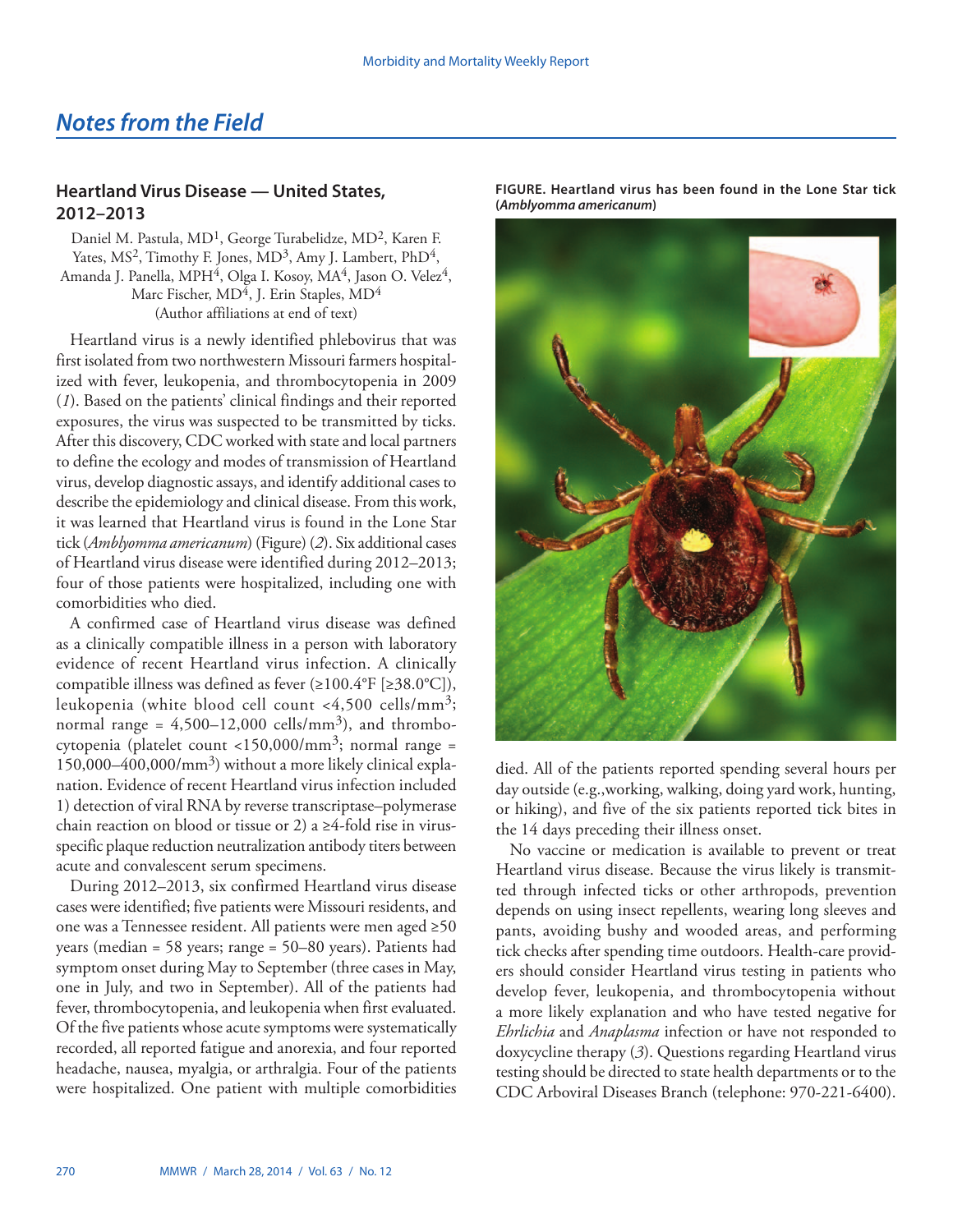#### **Acknowledgments**

Scott M. Folk, MD, and staff at Heartland Regional Medical Center, St. Joseph; staff at St. Francis Hospital and Health Services, Maryville; staff at Mercy Hospital, Springfield; staff at St. Mary's Health Center, Jefferson City; staff at Truman Medical Center, Kansas City; staff at Children's Mercy Hospital and Clinics, Kansas City; C. Jon Hinkle, Jennifer Lloyd, MsPH, Missouri Department of Health and Senior Services. Staff at Vanderbilt University Medical Center, Nashville; Abelardo Moncayo, PhD, Tennessee Department of Health. Atis Muehlenbachs, MD, Dianna Blau, DVM, Sherif Zaki, MD, Infectious Disease Pathology Branch; William L. Nicholson, PhD, Rickettsial Zoonoses Branch; Robert S. Lanciotti, PhD, Janeen J. Laven, Stephanie J. Yendell, DVM, Roger S. Nasci, PhD, Harry M. Savage, PhD, Arboviral Diseases Branch, Division of Vector-Borne Diseases, National Center for Emerging and Zoonotic Infectious Diseases, CDC.

- 1. McMullan LK, Folk SM, Kelly AJ, et al. A new phlebovirus associated with severe febrile illness in Missouri. N Engl J Med 2012;367:834–41.
- 2. Savage HM, Godsey MS Jr, Lambert A, et al. First detection of heartland virus (Bunyaviridae: *Phlebovirus*) from field collected arthropods. Am J Trop Med Hyg 2013;89:445–52.
- 3. CDC. Heartland virus. Atlanta, GA: US Department of Health and Human Services, CDC; 2014. Available at [http://www.cdc.gov/ncezid/](http://www.cdc.gov/ncezid/dvbd/heartland/index.html) [dvbd/heartland/index.html.](http://www.cdc.gov/ncezid/dvbd/heartland/index.html)

<sup>&</sup>lt;sup>1</sup>EIS officer, CDC; <sup>2</sup>Missouri Department of Health and Senior Services; <sup>3</sup>Tennessee Department of Health; <sup>4</sup>Arboviral Diseases Branch, National Center for Emerging and Zoonotic Diseases, CDC (Corresponding author: Daniel Pastula, [dpastula@cdc.gov,](mailto:dpastula@cdc.gov) 970-221-6400)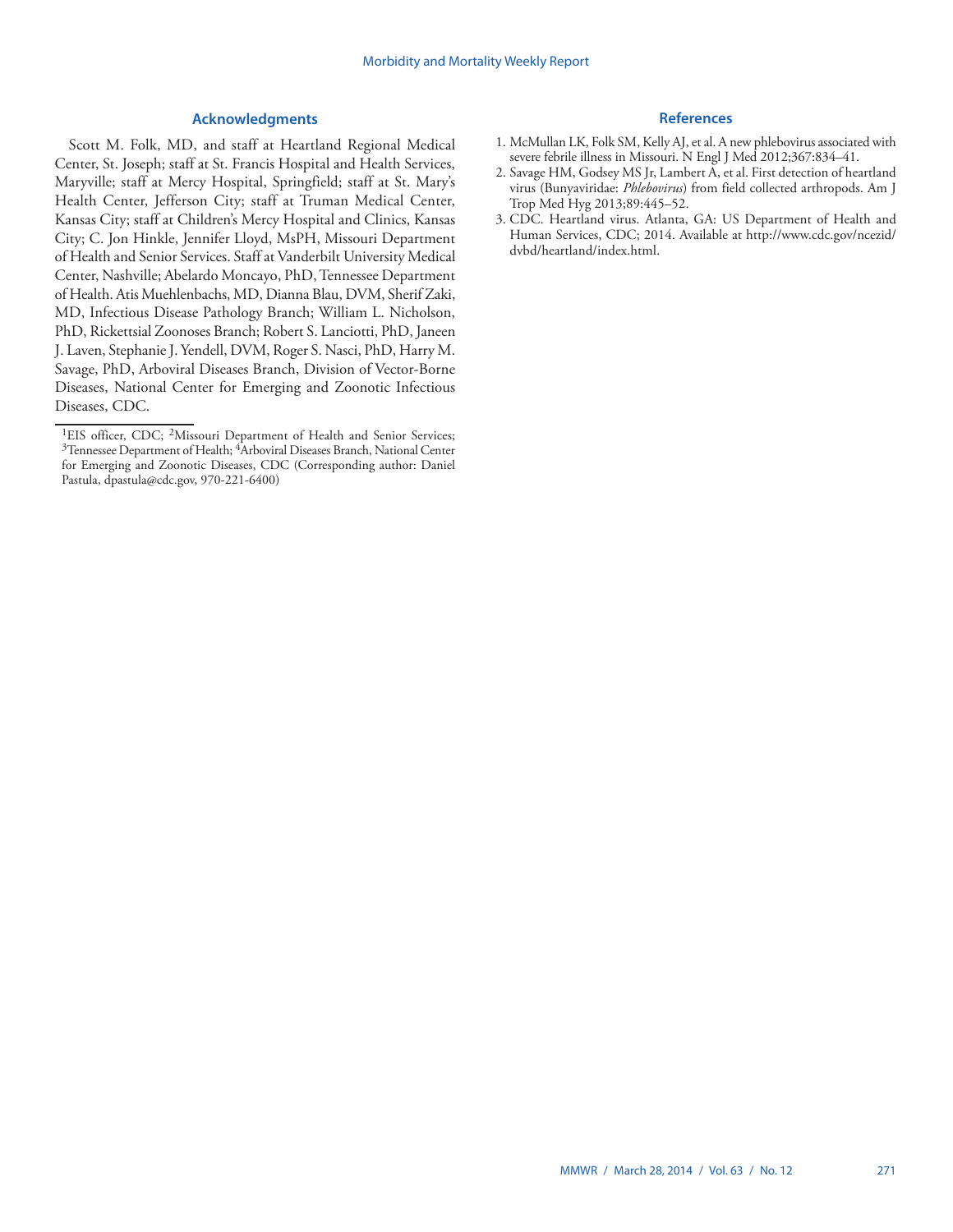## <span id="page-19-0"></span>*Announcement*

## **Updated Guidelines on Managing Drug Interactions in the Treatment of HIV-Related Tuberculosis**

Guidelines for managing pharmacologic interactions that can result when patients receive antiretroviral drugs for treatment of human immunodeficiency virus (HIV) infection together with rifamycin antibiotics for treatment of tuberculosis (TB) have been published previously (*1–4*). Newly updated guidelines, developed by CDC in collaboration with experts from other key national and international institutions, are now available at [http://www.cdc.gov/tb/publications/guidelines/tb\\_hiv\\_drugs/](http://www.cdc.gov/tb/publications/guidelines/tb_hiv_drugs/default.htm) [default.htm.](http://www.cdc.gov/tb/publications/guidelines/tb_hiv_drugs/default.htm)

The updated guidelines include recommendations for use of newer antiretroviral drugs, including those in new classes, such as CCR5 receptor antagonists and integrase inhibitors. The new guidelines provide additional recommendations regarding use of rifampin with antiretroviral therapy; these recommendations are critical in regions where rifabutin is unavailable. New features of the guidelines include 1) summaries of clinical experience with use of specific antiretroviral regimens during

TB treatment (in addition to pharmacokinetic data), 2) a table summarizing clinical experience with key antiretroviral regimens and providing recommended regimens, and 3) sections on treatment for special populations, including persons with latent TB infection, young children, pregnant women, and patients with drug-resistant TB. The online guidelines will be updated as necessary to provide clinicians with the latest information.

- 1. CDC. Prevention and treatment of tuberculosis among patients infected with human immunodeficiency virus: principles of therapy and revised recommendations. MMWR 1998;47(No. RR-20).
- 2. CDC. Updated guidelines for the use of rifabutin or rifampin for the treatment and prevention of tuberculosis among HIV-infected patients taking protease inhibitors or nonnucleoside reverse transcriptase inhibitors. MMWR 2000;49:185–9.
- 3. CDC. Updated guidelines for the use of rifamycins for the treatment of tuberculosis among HIV-infected patients taking protease inhibitors or nonnucleoside reverse transcriptase inhibitors. MMWR 2004;53:37.
- 4. CDC. Updated guidelines on managing drug interactions in the treatment of HIV-related tuberculosis. MMWR 2008;57:98.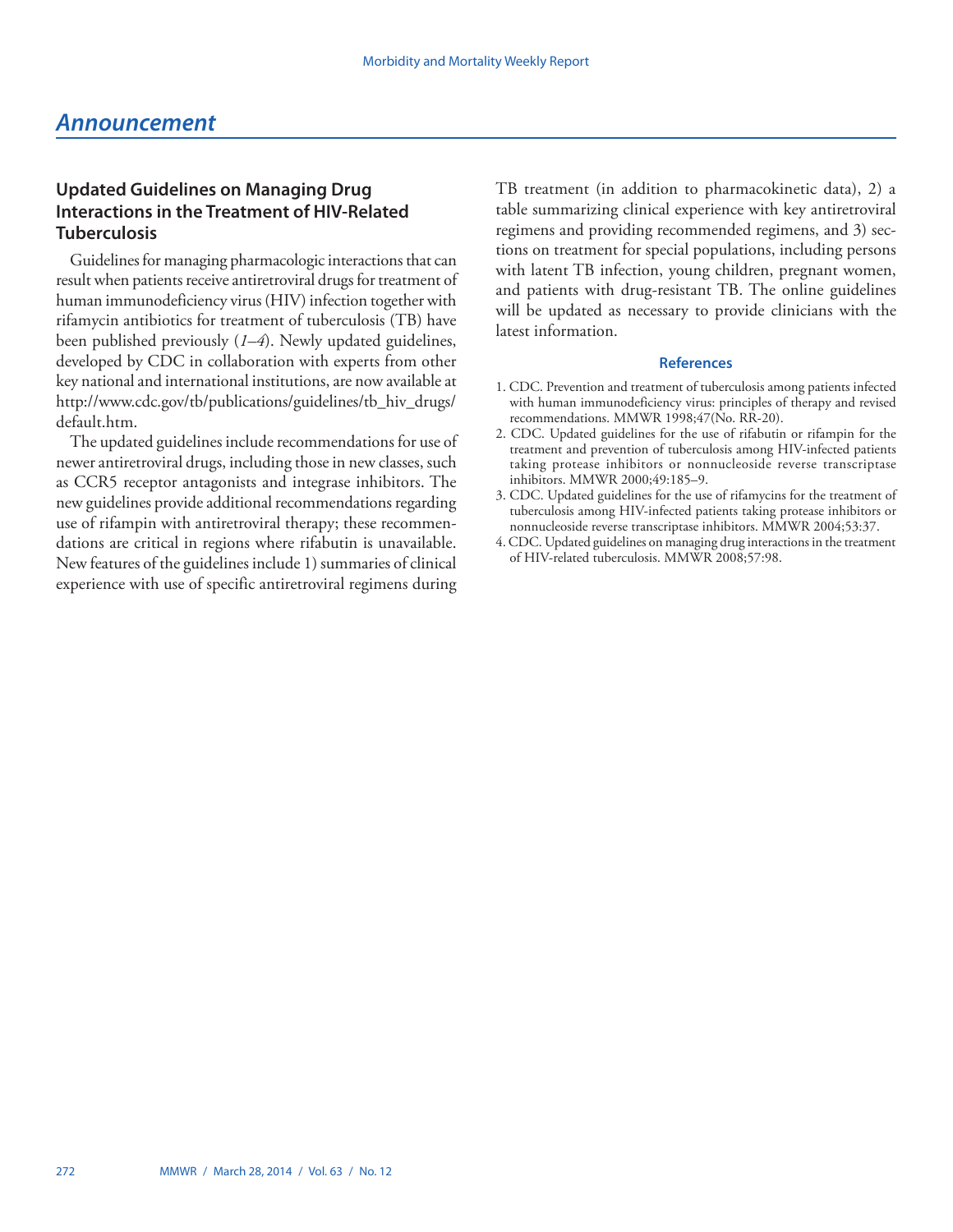#### FROM THE NATIONAL CENTER FOR HEALTH STATISTICS

## <span id="page-20-0"></span>**Time Since Last Dental Visit\* by Children Aged 2–17 Years, by Age Group — National Health Interview Survey,† United States, 2012**



\* Based on response to the question, "About how long has it been since [child's name] last saw a dentist? Include all types of dentists, such as orthodontists, oral surgeons, and all other dental specialists, as well as dental hygienists."

† Estimates were based on household interviews of a sample of the noninstitutionalized U.S. civilian population and are derived from the National Health Interview Survey sample child component.

§ 95% confidence interval.

During 2012, approximately 69% of children aged 5–17 years had a dental visit in the past 6 months; among children aged 2–4 years, the percentage with a dental visit was 45%. Approximately 19% of those aged 5–17 years and 12% of those aged 2–4 years had a visit >6 months to ≤1 year before. Approximately 40% of those aged 2–4 years and 5% of those aged 5–17 years had not had a dental visit in >2 years or had never seen a dentist.

**Source:** Bloom B, Jones LI, Freeman G. Summary health statistics for U.S. children: National Health Interview Survey, 2012. Vital Health Stat 2013;10(258).

**Reported by:** Lindsey Jones, MPH, [izf4@cdc.gov](mailto:izf4@cdc.gov), 301-458-4548; Barbara Bloom, MPA; Gulnur Freeman, MPA.